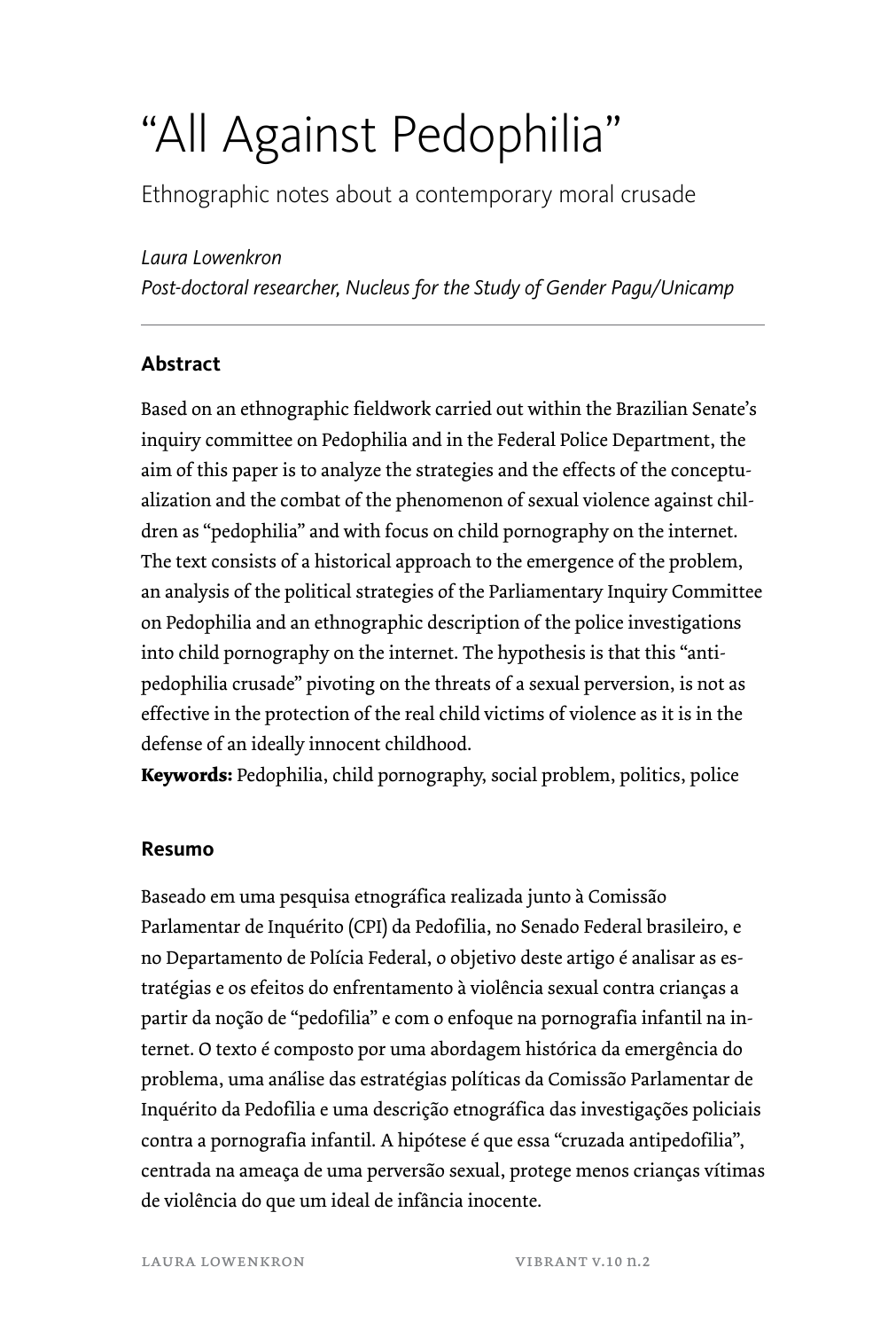**Palavras-chave:** Pedofilia, pornografia infantil, problema social, política, polícia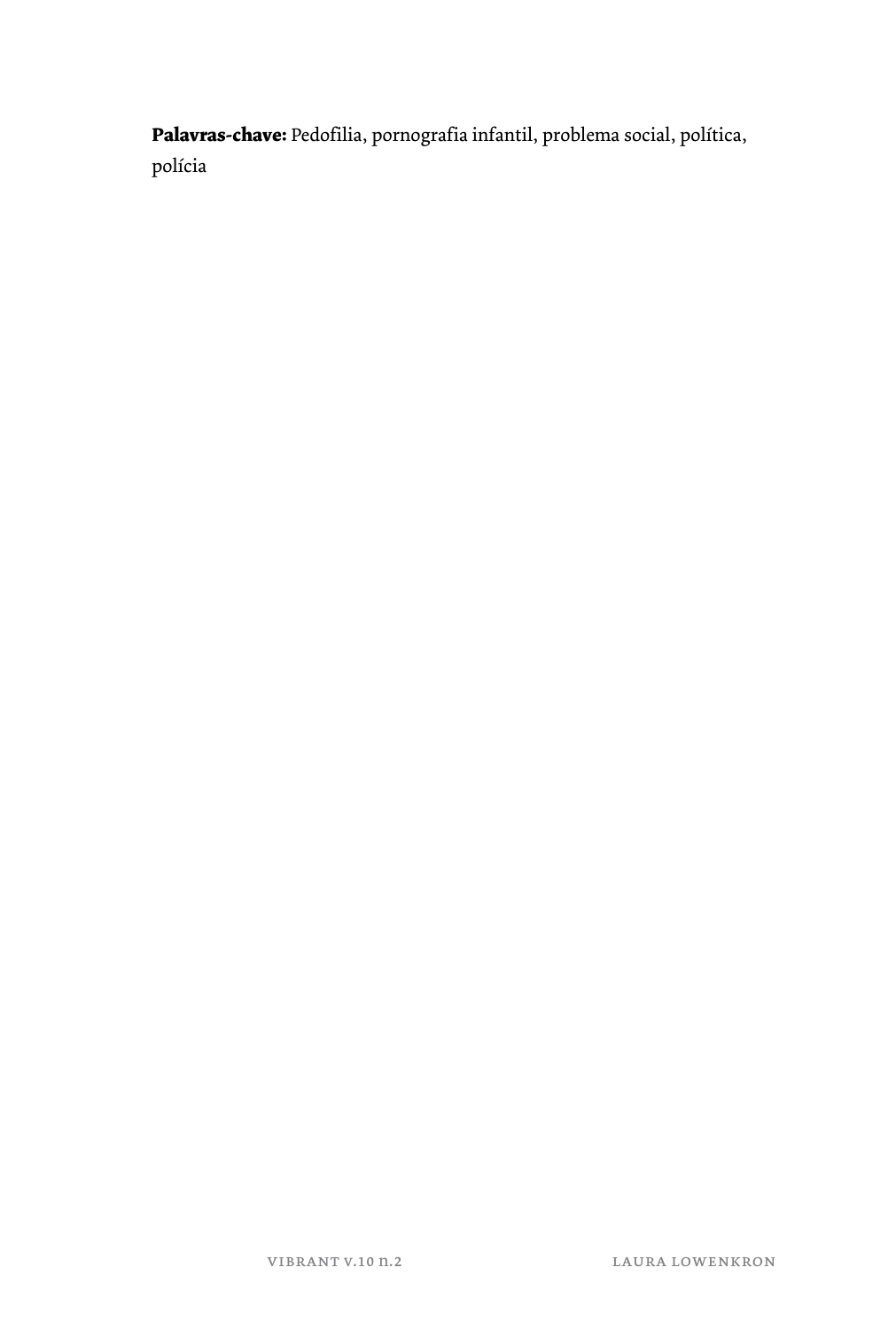## "All Against Pedophilia"

Ethnographic notes about a contemporary moral crusade1

*Laura Lowenkron*

*Post-doctoral researcher, Nucleus for the Study of Gender Pagu/Unicamp2*

"Moral panic crystallizes widespread fears and anxieties, […] displacing them on to 'Folk Devils'". (Weeks, 1981: 14 apud Rubin, 1984)

On 20 December 2007, the Brazilian Federal Police, in partnership with Interpol, started the so called "Operation Carousel" to combat child pornography on the web. It was the first international operation against "pedophilia on the Internet", planned and executed under the command of a Brazilian police force. The operation prompted the establishment of a Parliamentary Inquiry Committee on Pedophilia ("PIC Pedophilia"), in the Brazilian Senate, an inflection point in the national political agenda concerning sexual violence against children both in terms of focus, strategies and vocabulary.

Thousands of disquieting images of very young children being sexually abused had been found in the computers seized by the police during the "Operation Carousel". However, the so-called "pedophiles" could not be prosecuted because the "possession" or "storage" of child pornography were not illegal in Brazil at the time. The "monstrosity" was unveiled but because public authorities were unable to punish the "monster", all that was left was a feeling of impotence and moral indignation. Soon law enforcement agencies – the Federal Police and the Public Prosecutors - started to demand new legal tools to combat the problem. A senator, who became the chairman of PIC Pedophilia, embraced the cause.

<sup>1</sup> This text is based on a fieldwork conducted for my PhD thesis entitled "The contemporary monster: the social construction of pedophilia in multiple layers" (Lowenkron, 2012), which received funding from the National Counsel of Technological and Scientific Development (CNPq). A first version of this paper was presented in the workshop "Violence, personhood and emotions", during the 11th EASA biennial Conference, 24-27th August 2010, Maynooth, Ireland. I would like to thank my PhD supervisor, Adriana Vianna; Stela Oliveira, who helped me with the translation from Portuguese to English of the different versions of this article; Chloe Nahum-Claudel, who edited the first English version of the paper; and Peter Fry, responsible for the final editing of the text.

<sup>2</sup> Email : lauralowenkron@uol.com.br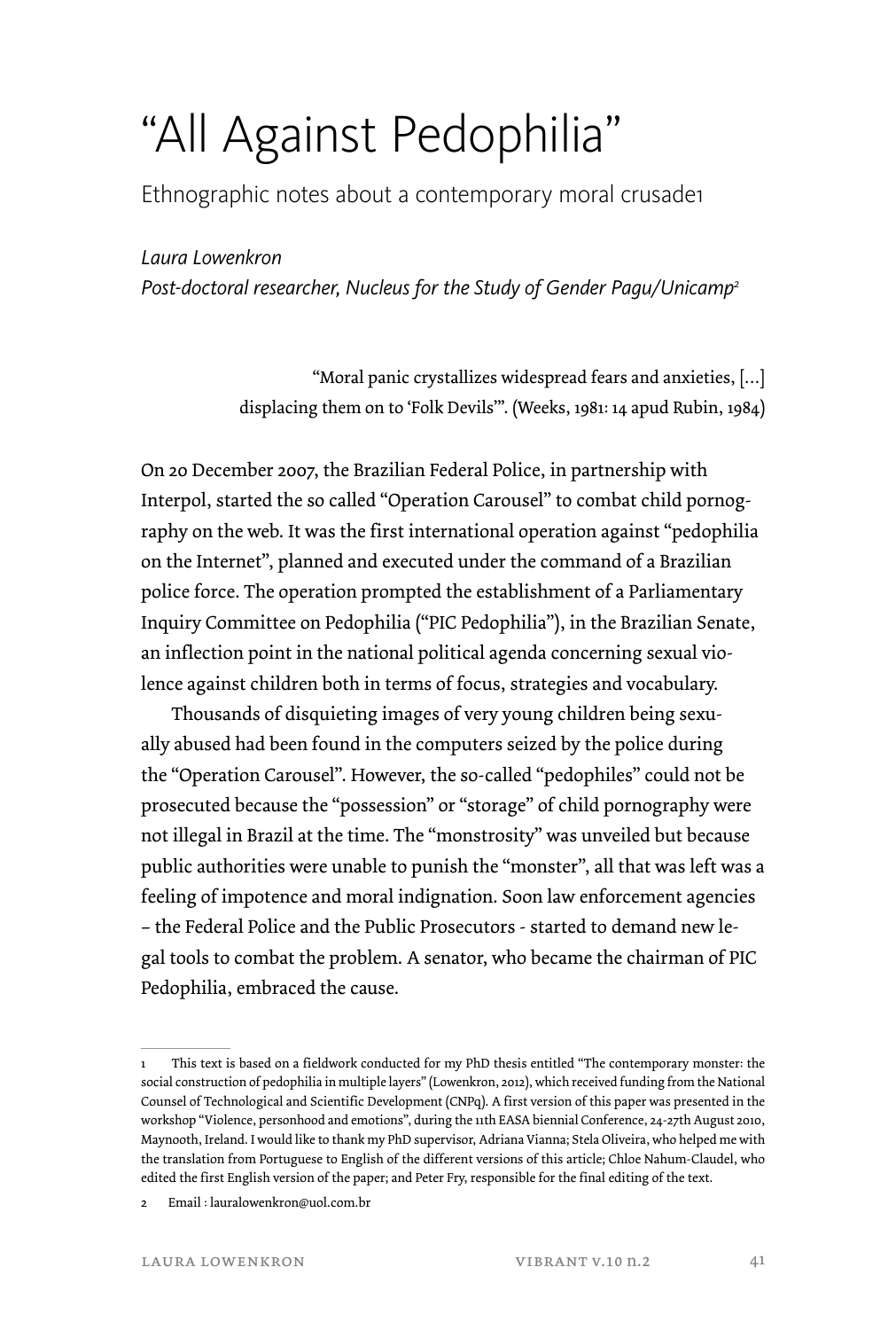Based on ethnographic fieldwork within the Brazilian Senate's inquiry into Pedophilia (from March 2008 to December 2010), and in the Brazilian Federal Police Department (from March 2009 to December 2010), this article will analyze the core political strategies and police practices in the construction of "pedophilia" as a "social problem". I will also discuss some of the mechanisms and effects of this "anti-pedophilia crusade" that has been disseminated worldwide in recent years.

The idea that the social construction of "pedophilia" can be understood by means of the analysis of the efforts of the State to combat the problem is inspired by Michel Foucault's (1988) suggestion according to which it is important to examine the productive effects of repressive practices. This epistemological approach is also based on the premise that social problems and deviant categories can be understood as effects of moral crusades and regulatory practices, as proposed by authors who pioneered *labeling theory*, such as Howard Becker (1973) and Stanley Cohen (1980).

According to Becker (1973), the creation of a deviant group or category usually results from the formation of a moral crusade which starts with the denunciation of a certain behavior as 'problematic'. The aim of such a moral enterprise is to sensitize and gain the support of powerful groups and institutions. Next, new rules and strategies of control are formulated and subsequently applied to specific behaviors and individuals now identified as *deviant*. Cohen (1980), in turn, made use of this transactional approach to analyze the creation of both *moral panics* and *folk devils*, highlighting the strategies of sensitization which not only lead to the spreading and intensification of the fear and perception of danger, but also to the formation of stereotypical images of those defined as deviant as well as the application and standardization of extreme and exceptional measures in the name of the safety of those who supposedly deserve to be protected.

Combining the analysis of the political debates and the legislative proposals of the PIC on Pedophilia with the Federal Police's criminal accusation procedures it becomes possible to understand two important dimensions of the construction of such a moral crusade, namely the formulation and the application of rules that define certain behaviors and individuals not only as deviant or 'folk devils', but, in this case, also as *monsters*, in Foucauldian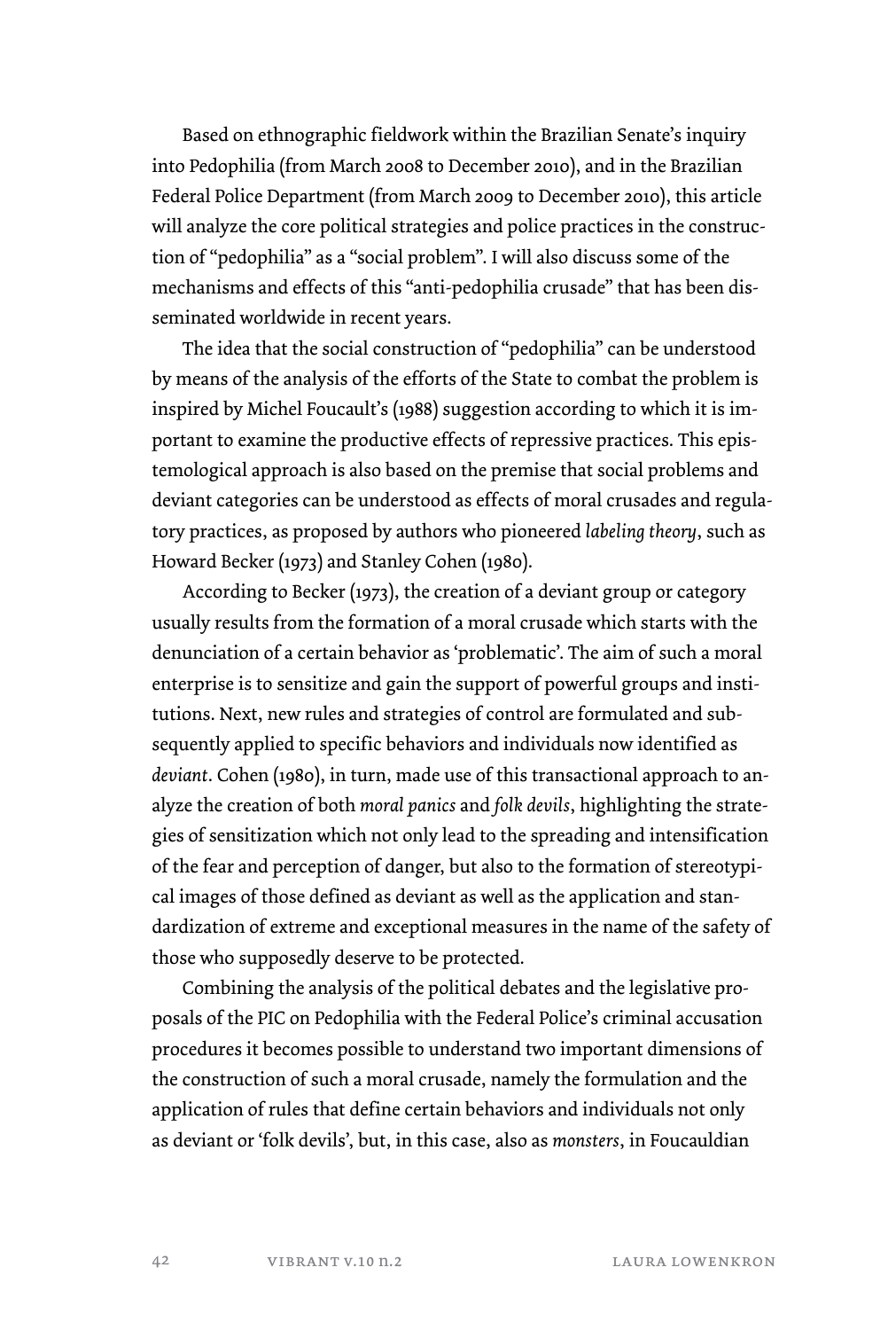terms3 . Besides, exploring the connections between the *politics of fear* (Lancaster, 2011) and the manipulation of emotions used in the construction of the problem as well as the creation of new modalities of crime regulation, the methodology used in the present study demonstrates how a supposedly rational public sphere can also be emotional (Irvine, 2009), and enables to challenge the rational/emotional opposition that is reified by some "sex panic" scholars.

Although "pedophilia on the internet" is presented as a "global problem" that can only be combated through an international effort, the aim here is not to analyze the worldwide crusade against child pornography and pedophilia4 , but rather to understand one of its local expressions. It is worth remembering that the main focus of the moral crusade analyzed in this paper is not child sexual abuse itself, but the dissemination of images of child pornography on the web. Since this phenomenon takes place in the fluid and deterritorialized space of the internet, the crime here in question escapes the borders and the control of any particular national jurisdiction. That is why, this case study of a local expression of the combat against a transnational crime might hopefully shed light on the international political and law enforcement efforts to which the Brazilian scenario is strongly connected.

The fact that a police operation into "pornography on the Internet" was the precondition for a committee of inquiry into pedophilia, as mentioned above, highlights a common overlap, or confusion, in public discourses between "pedophilia" and "child pornography". However, neither "pedophilia" nor "child pornography" should be taken for granted. In order to understand how these categories are socially constructed, contextually defined and often blurred, it is important to place their use amongst a series of enunciations and practices that construct the figure of an enemy to be pursued: the pedophile.

It is fundamental to note that "pedophilia" was originally (and continues to be) a medical-psychiatric category. According to the Diagnostic and Statistical Manual of Mental Disorders, "pedophilia" is defined as "a

<sup>3</sup> Foucault's notion of monstrosity is not restricted to the domain of the illegal or the forbidden. The *monster*, in the foucauldian sense, belongs to the domain of the unintelligible and unnatural, combining the impossible, the forbidden and the unthinkable (Foucault, 2002).

<sup>4</sup> For a historical approach of the international combat against child pornography before the internet, see Tate (1990). For the analysis of the emergence of child pornography as an internet crime, see Jenkins (1998, 2001).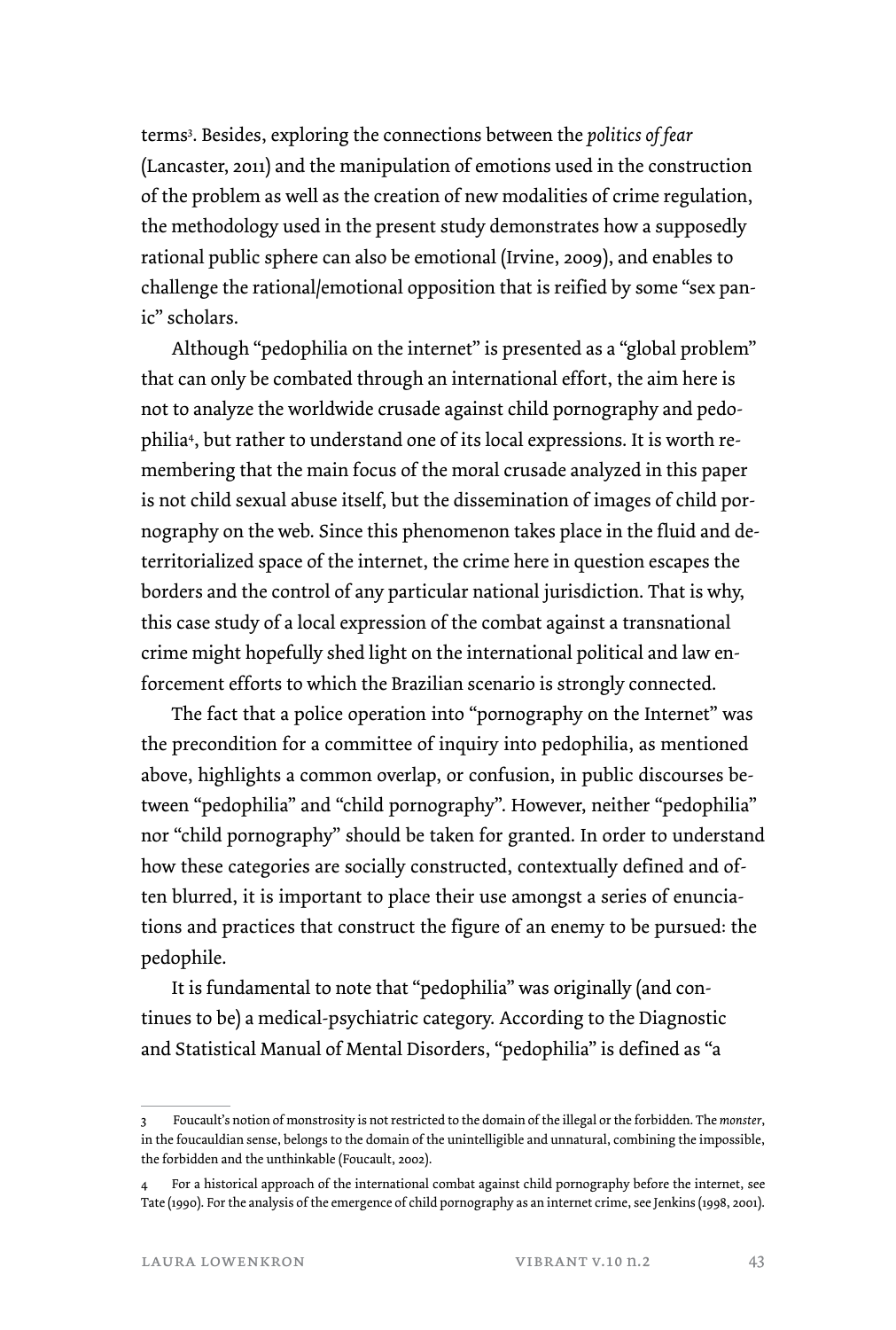paraphilia in which a person has intense and recurrent sexual urges towards and fantasies about prepubescent children and on which feelings they have either acted or which cause distress or interpersonal difficulty" (DSM IV-TR, 2000). Although "pedophilia" does not exist officially as a penal category, in the everyday discursive practices of public authorities and in the media the word appears as an umbrella term used simultaneously to refer to a psychological condition and to criminal acts such as rape of "vulnerable" children (under 14 years old); the production, distribution and possession of pornographic images of children and adolescents (under 18 years old); child prostitution and other forms of sexual exploitation of minors.

Social movements related to the Children Rights agenda prefer to avoid pedophilia using other labels such as "child sexual abuse" and "sexual exploitation of children" to conceptualize the phenomenon of sexual violence against children as a problem associated with social inequalities. As I suggested elsewhere (Lowenkron, 2013), the words are not neutral and the social categories chosen to define a social problem are strongly connected to the ways it is morally understood and also to the political strategies used to combat it. In this text I analyze the effects of the conceptualization and the combat of the phenomenon of sexual violence against children as "pedophilia" focusing on child pornography on the internet. The hypothesis is that this "anti-pedophilia crusade" blurs the frontiers between sexual desires and sexual acts, producing a shift in political attention from the inequalities of power to the dangers related to sexual perversion and from the violence perpetrated against real children to the corruption of the modern ideal of childhood.

#### **Sexual violence against children: a contemporary social problem**

In what sense can "sexual violence against children" be regarded as a contemporary social and political problem? My starting premise is that the "violence" should not be considered as self-evident, that is, something that could be statistically analyzed, but as a notion that is associated with changes in the historical patterns of sensibility (Vigarello, 1998). My argument is that until the late 1980's "the sexual violence against children" was not defined as a specific problem (Vigarelo, 1998; Landini, 2006; Lowenkron, 2013).

Jenkins (1998) identifies two types of approaches to social problems. The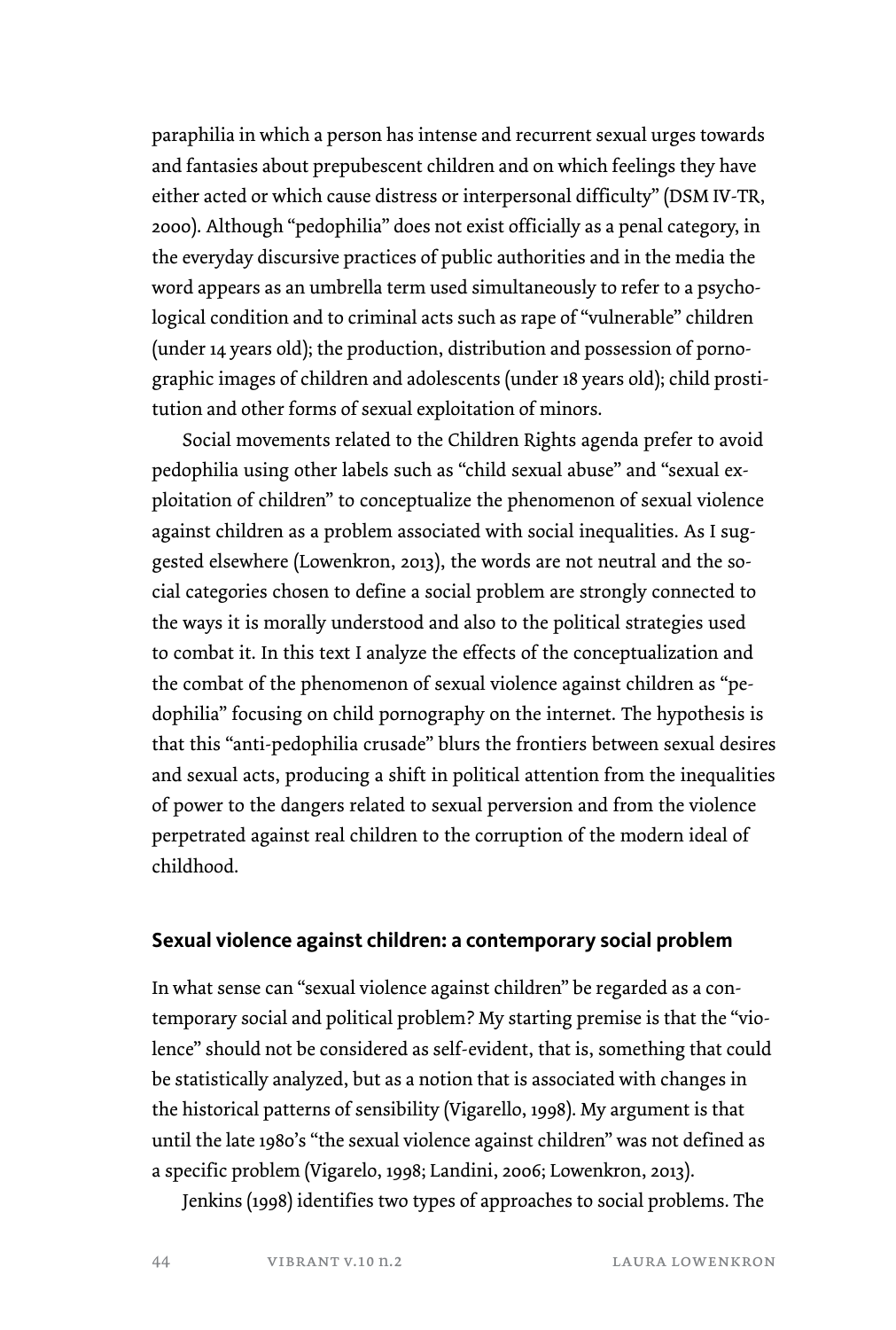first is the objectivist approach, which views something as problematic when it causes either damage or disturbance to a sizeable segment of society. The objectivist social scientist aims to quantify the problem, explore its roots, and offer possible solutions to it. The other is the constructionist approach, in which the core question is not about checking if the problem exists or gauging how damaging it is, but investigating how a certain condition starts to be taken as a problem. The present study takes this second perspective.

It is important to highlight that the construction of social problems is part of the dynamics of politics as a whole. As Becker suggests, it consists of a process that includes conflict between different individuals and groups. Each is motivated by various interests to try and persuade the others to obtain official recognition and the support of the authority and power of the state to their particular enterprises (Becker, 1967). In addition, one can see that the construction and the dissolution of social problems are accompanied by a related process of manufacturing and reconfiguration of social characters – as, in this case, the figures of the "aggressor" and "victim".

It is worth noting that if, on the one hand, the kinds produced are not confused with the people they describe, on the other, they do not fail to affect and, to some extent, create those who are classified as a certain kind of person (Hacking, 2008). It is noteworthy that such taxonomies and classifications do not exist only within the language, but also in the institutions, practices, and within the material interaction with things and with others<sup>5</sup>.

As Hacking points out (2008), most people who use the idea of social construction lay all their enthusiasm in criticism, in the transformation or destruction of what is subject to analysis. We must therefore make it clear that the proposition that the phenomenon of sexual violence against children is a socially constructed problem should not be confused with an attitude of mistrust or with an attempt to relativize its existence.

What is aimed here is to demonstrate how, in the last decades, this problem has been particularized and transformed into a priority agenda in national and international social and political contexts, and discuss how it has been understood and labeled in various ways. In order to understand the emergence of "sexual violence against children" as an alarming problem at

<sup>5</sup> To elaborate on the theme, Hacking uses the example of "the woman refugee". As he argues, the refugee woman is not just a sort of person, but a legal and para-legal entity, used by committees, schools, social workers, activists and refugees (Hacking, 2008: 52).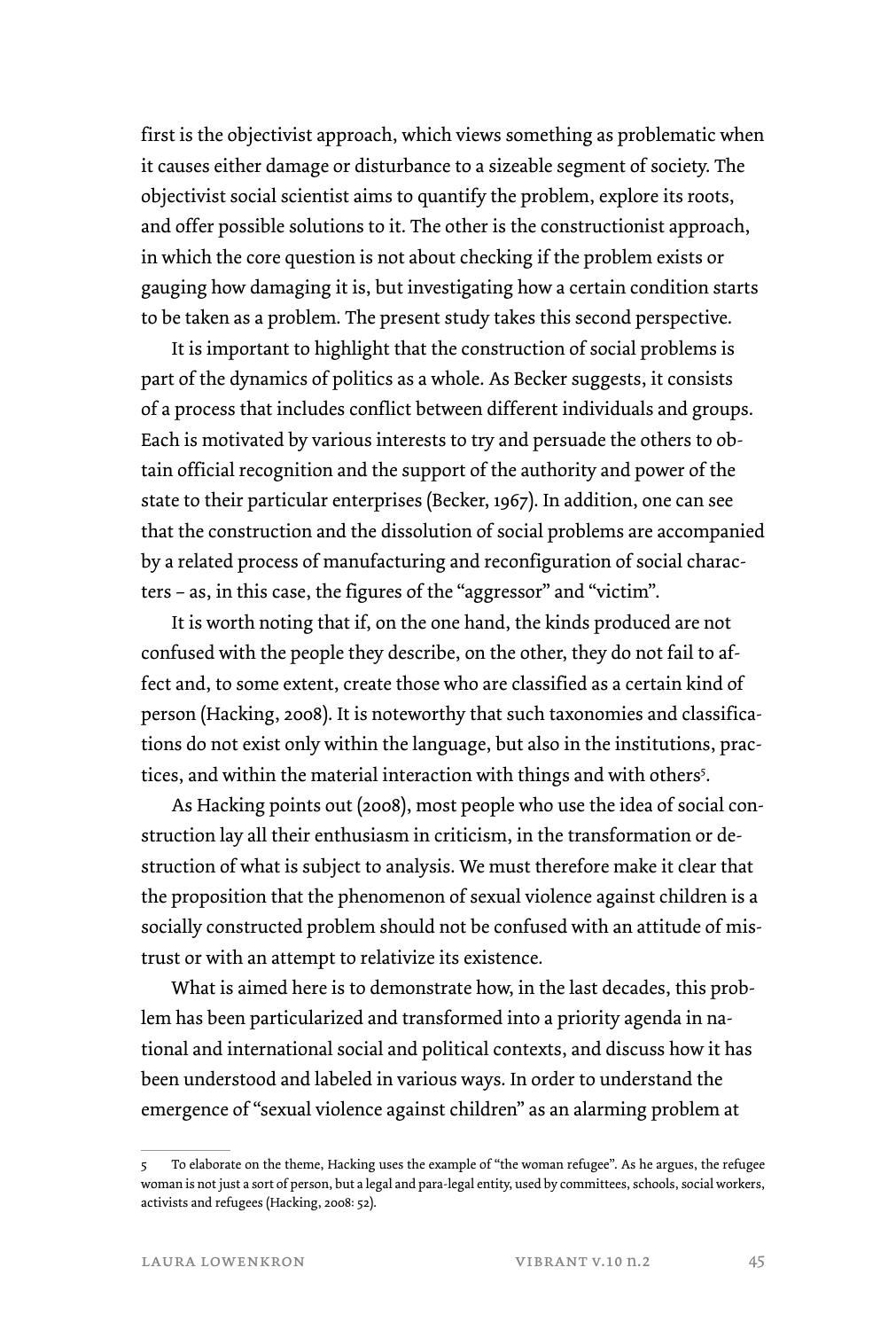the end of the 20th century, we must first of all consider that it was engendered during a cultural-historical process of building new insights and a new awareness of sex crimes as well as a new concept of childhood in modern Western societies.

"Sexual violence has become the violence of our time", says Vigarello (1998: 244), arguing that the particularization of this form of violence is closely linked to the emergence of the modern notion of a subject endowed with interiority, as well as to the incorporation of the "values of modernity "– above all, of "individual freedom"- in the legal regulation of sexual behavior. According to the author, sexual violence was not particularized until the 18th century. Until then, the notion of violence applied only to any form of physical injury.

Upon examining law suits concerned with sexual crimes in the Ancien Régime, in France, Vigarello (1988) suggests that, at the time, the regulation of those offenses focused rather on the immorality of the act than on the violence of the act per se. Governed by Divine Law, the so called crimes of lust, such as sodomy, fornication and adultery, were seen as acts of desecration and contagious degradation that merged criminal and victim in the same indignity. In that context, rape against minors did not constitute a specific criminal category. It was considered an aggravation due to the abuse against the victim's "virginity", an ornament of the customs about and condition for marriage. On the crime of incest the theme was that of sin and moral infamy with the certainty of the corruption of the child defining the severity of the act.

In the Brazilian Penal Code of 1890, valid until the first half of the 20th century, sex crimes - gathered under the titles of "crimes against the security of the honor and honesty of families and public offense to modesty" - were not defined as acts of violence against the person offended, but as offenses against family honor. The control of women's sexuality and the maintenance of young girls' chastity were understood as a means to safeguard the honor of males (husbands, brothers and fathers).

Both in the language of sin and in the language of honor/shame (Peristiany, 1965), sexual offenses were defined as a moral attack against family values (understood as the basic social and moral unit of society) and against the rules of marital conjugality (the only legitimate space for the exercise of sexuality) and not as physical or psychological violence against the person offended. The analysis of the victim's consent was not object of attention either.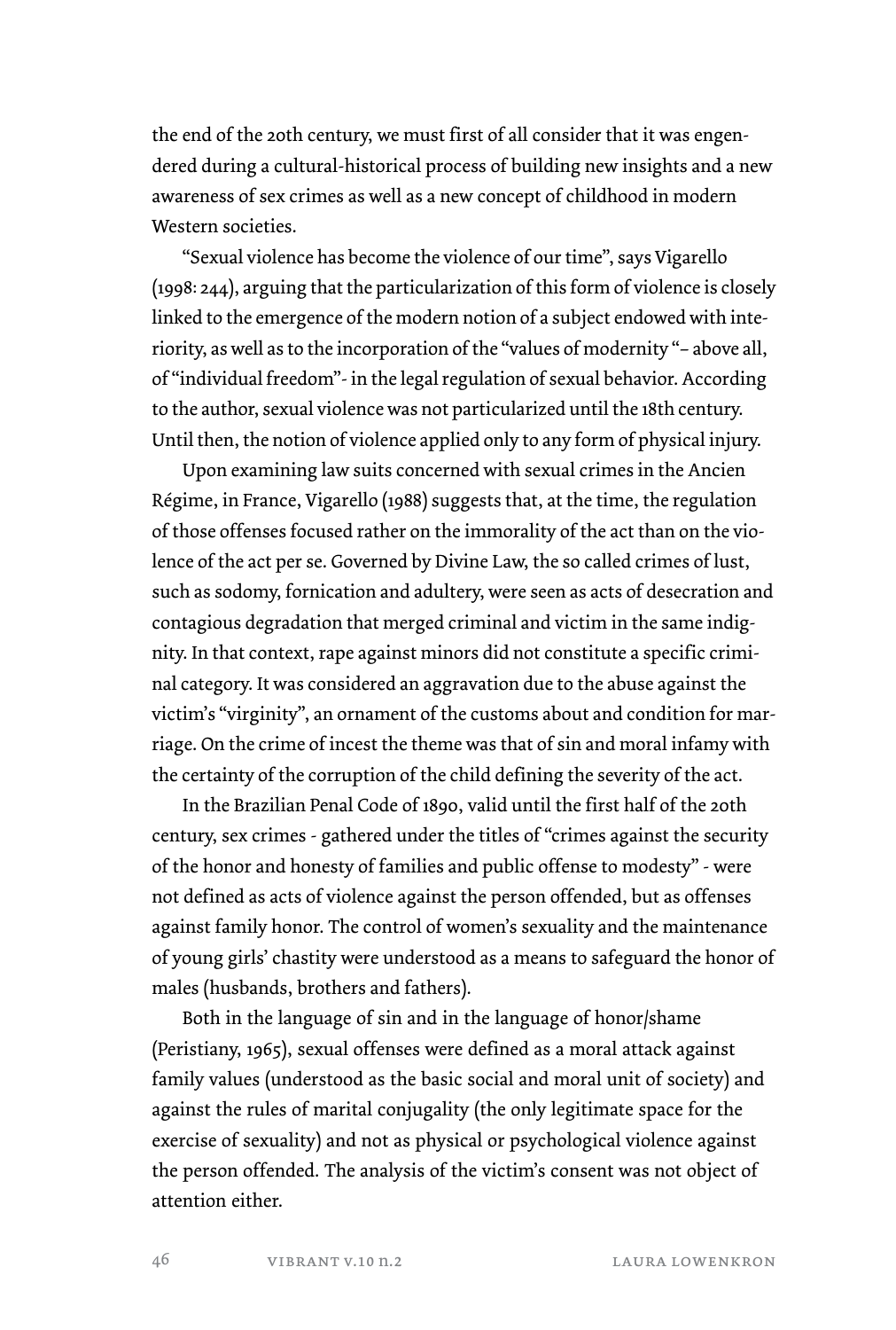It is in the Enlightenment philosophy of the 18th century that some authors (Vigarello, 1998; Borrillo, 2009) recognize the basis for the decisive axiological change that prompted the upsurge of a new model of legal regulation of sexuality and the basis for the particularization of the concept of "sexual violence". Centered on the principles of a free and autonomous will, the new legal doctrine based on the modern individualist ideal defines that consent should be the principal criterion for defining the legitimacy and lawfulness of these acts.

"A largely theoretical change, it must be said" (Vigarello, 1998: 93). The author states that shame is still present and the complaints did not increase suddenly with the advent of the French Code of 1791 and neither did it happen in Brazil with the creation of the chapter of "crimes against sexual freedom" in the Brazilian Penal Code of 1940. Therefore, the assessment of historical transformations of gender inequalities is vital for the changes in the perception of sexual violence. "It is because sexual violence definitely confronts two subjects that it can now change direction" (Vigarello, 1998: 218).

Hence, if the value of the autonomy of will and of individual freedom translated into the importance given to "sexual consent" can be located on the philosophical sphere at the end of the 18th century, it was only in the second half of the 20th century that the consensus decision-making model of sexuality gained strength and political and cultural expression. Two social movements were responsible for displacing sexuality from the private (and sacred) family space to the center of political debates related to the rights of the individual: the so-called second wave of the feminist movement in 1960's, and the homosexual movement, in 1970's. Their criticisms hit the three main pillars of Western erotic economy up to that time: the institution of marriage, the heterosexual norm and the reproductive purpose of the sexual act.

The politicization of sexuality unleashed a changing process of the moral economy of the use of pleasures, by moving (or, at least, questioning) the main criteria for ordering the hierarchies of sexual legitimacy: from "heterosexual and reproductive sex" to "safe and consensual sex". In this context, the "responsibility" – which corresponds to the individualist ideal of a modern rational subject, free and master of their own selves -appears as a mediating notion, capable of "balancing the insoluble tension between individual freedom and collective protection" (Vianna, 2005: 3), and of expressing the fundamental duty of care, respect and consideration to the rights of third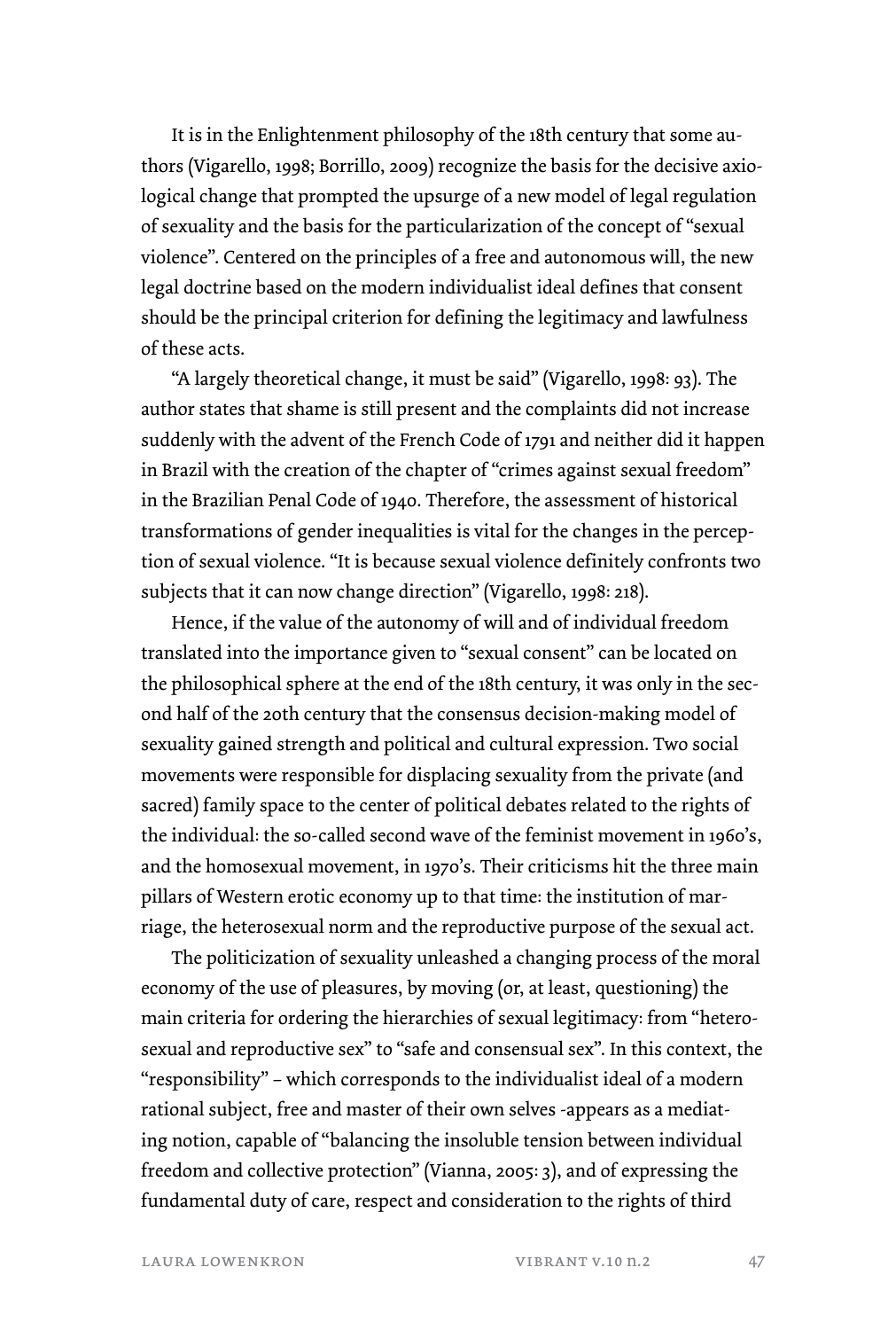parties (Rios, 2006: 19). Hence the liminarity of children and the particularity of intergenerational sexual interactions involving children, due to the special condition of these subjects considered *irresponsible* to freely consent in sexual relations. "Whereas the original age of consent laws were conceived as protecting girls' virginity as property of their fathers, contemporary conflicts over age of consent laws are located in debates over appropriate form of rights for children in relation to sexuality" (Waites, 2005: 218).

Marked by an unprecedented particularity, and by alarming severity, the sexual offences against minors came to be understood as violence against a "subject of rights" in a particular condition of *vulnerability*6, applying equally to boys and girls*.* This is a new understanding of the phenomenon, both in political and ethical terms, that is, "a matter of citizenship and human rights where violation is considered a crime against humanity" (Faleiros and Campos, 2000: 18).

In order to understand how sexual offenses against children appear today as the most dramatic form of "sexual violence", it is important to analyze its emergence in international and national political agendas in recent decades. To do so, one needs to place the construction of this cause in relation to a broader social process of construction and sacralization of a modern ideal of childhood engendered in the 18th century and reconfigured and given even greater importance in the late 20th century.

According to Ariès (1981), the modern understanding of childhood as a specific phase of life, carefully separated from the adult world and associated with notions of fragility, irrationality and pre-logicism, as well as the ideal of *purity and innocence* arose at the end of the 17<sup>th</sup> century and the beginning of the 18<sup>th</sup> century. The emergence of this concept of childhood was surely a precondition for the moral condemnation of violence against children, the emergence of philanthropic associations for combating "cruelty to children" at the end of the 19<sup>th</sup> century (Hacking,1992), and later, of the movement against domestic 'child abuse' in the 1960's, led by American pediatricians.

However, up to the first half of the 1970's, sex was not part of the concept of domestic "child abuse", which was restricted to physical abuse and neglect. The sexual dimension of child abuse gained prominence in the USA

This special vulnerability is due to a naturalized conception of children and adolescents as 'people in development", that is, people who haven't fully reached the maturity of an adult, either physically or psychologically.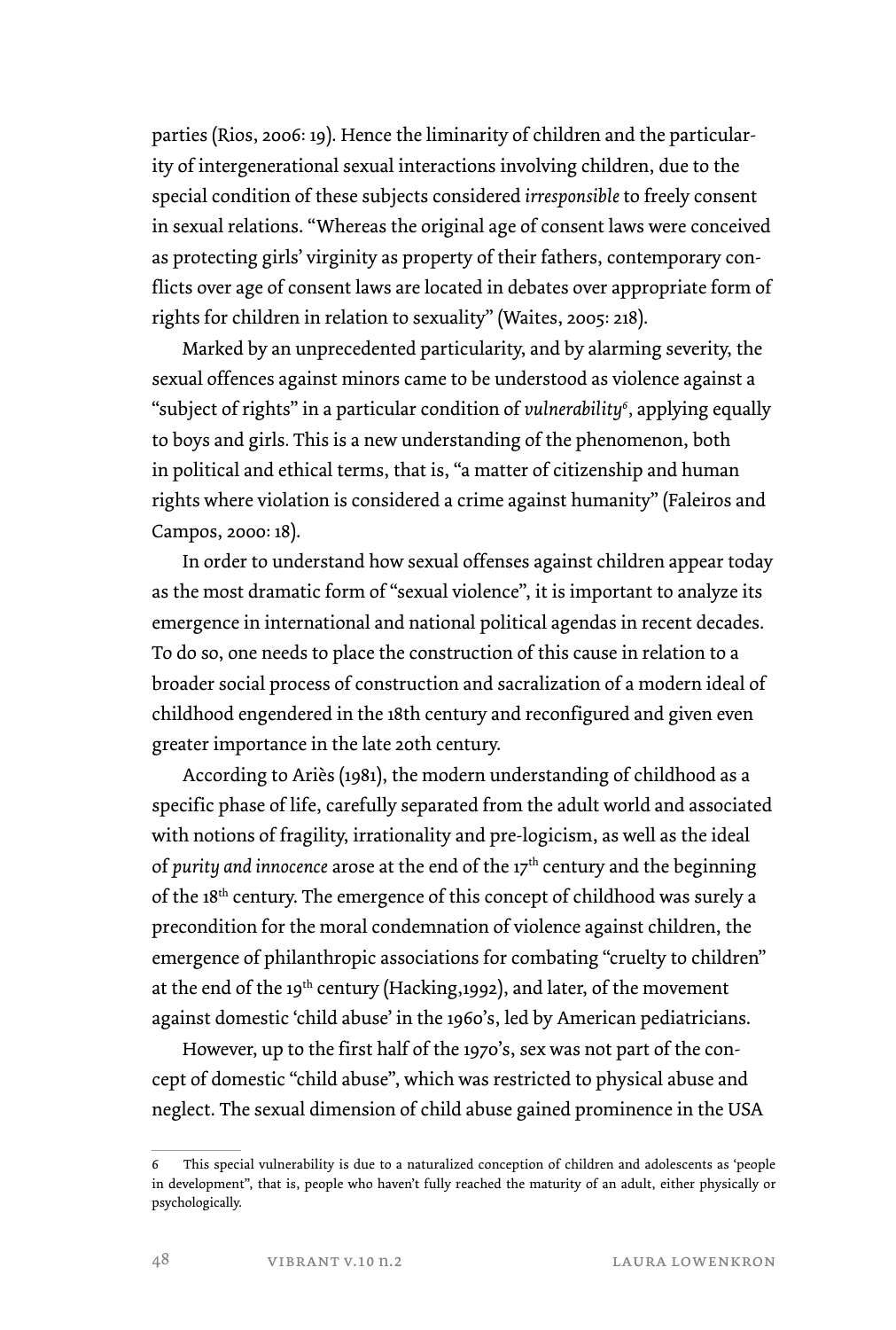from the encounter between two political agendas, namely: the fight by pediatricians against the "battered child syndrome" in the 1960's; and the feminist anti-rape movement, in particular the denunciation of the evils of domestic sexual violence. These two movements overlapped in 1975, giving rise to a new political agenda about "child sexual abuse".

The strong political and emotional appeal of the theme of "child sexual abuse" strengthened the Feminist criticism of the patriarchal family structure, according to which domestic violence is linked to the unequal power between men and women and between adults and children. Despite being triggered by the feminists, the concern with the sexual dimension of "child abuse" also attracted traditional and conservative groups. Concerned about the increasing expansion and acceptance of so-called "sexual deviations" during what was called the libertarian age from the 1960's to the early 1970's, they saw in the fight against "child sexual abuse" the chance revive fears about crime and sexual dangers, as Jenkins (1998) has shown.

It is, however, from the emergence of movements in defense of children's rights in the 1990's, that the topic of "sexual violence against children" becomes a specific universal priority in the political agenda, which can be associated with the emergence of a new ideal of childhood: the child as *subject of special rights.* The new ideal of the child as *subject of rights* draws political attention to its corollary: *the abused child or the sexually exploited child*, i.e. the child transformed into sexual *object* or *commodity*. More than contradictory, these opposing childhood figures can be understood as interdependent and complementary poles - one representing the childhood politically conceived and the other, the most extreme limit of the deviation from this ideal.

"Child abuse" is then defined as a violation of human rights, along with the other forms of violence and sexual exploitation of children. In this context, the sexual offenses against children gain a new sense: no longer the theft of innocence or of chastity, as they had been formerly represented, but as violence and the violation of rights. In Brazil the problem of "child abuse" has gained visibility as a "human rights violation".

Under International Law, children and adolescents had their "rights" recognized in the United Nations Convention on the Rights of the Child, of 1989, whose principles were implemented in Brazil through art. 227 of the Federal Constitution of 1988 (which incorporated the doctrine of "full protection" which was being discussed at the United Nations). These rights were further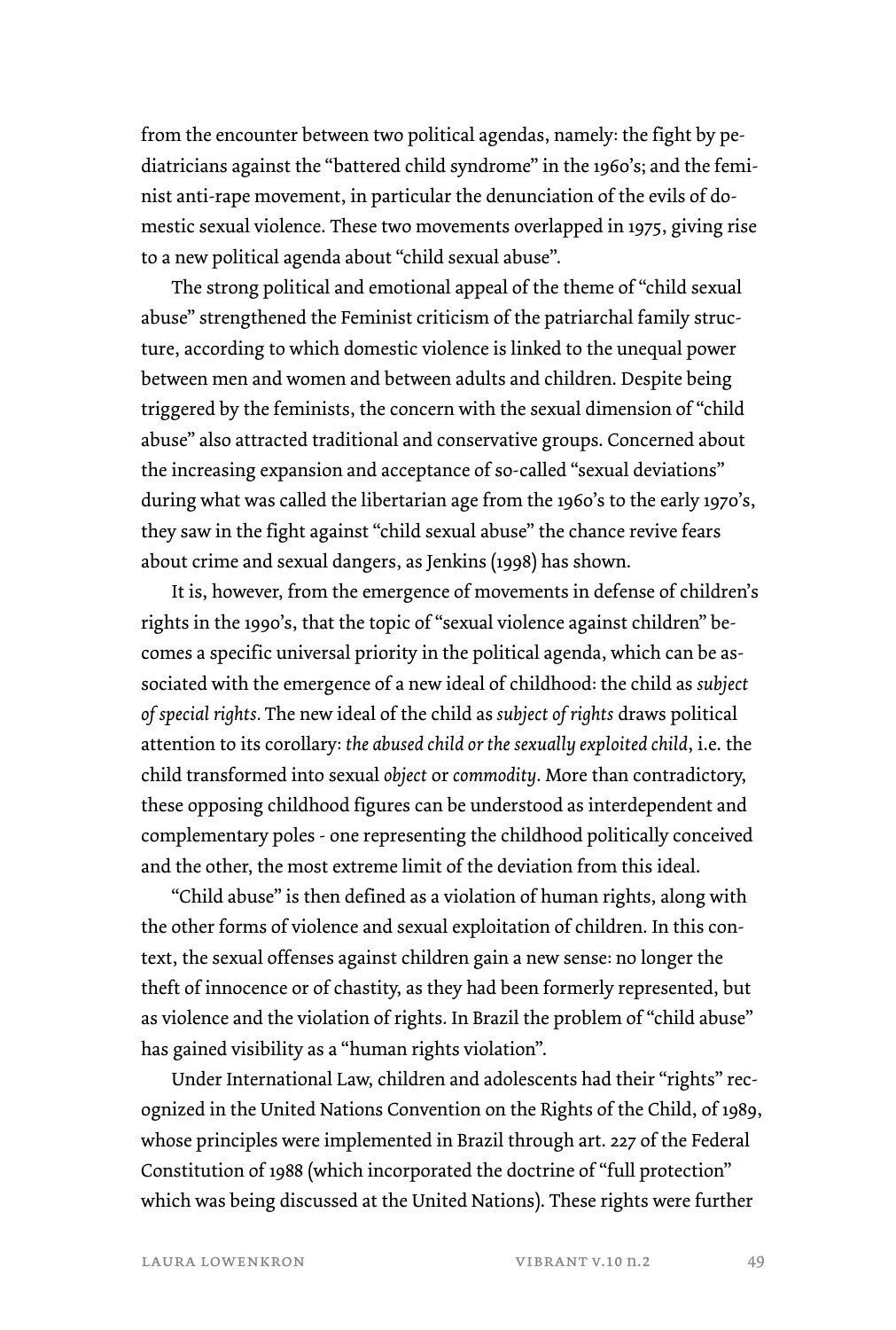developed in infra-constitutional legislation, the Statute of the Child and Adolescent (ECA) of 1990. Since then, civil society organizations and public authorities have prepared strategies and instruments to combat the various forms of violence against children and adolescents.

While in the movement against "child abuse" led by the US, doctors were the protagonists in the construction of the problem, in Brazil the process of constitution of this political cause was led by psychologists, social workers and lawyers (Méllo, 2006), who were the most involved in the children's rights movement in the late 1980's. The social worker Viviane Nogueira de Azevedo and the lawyer and pedagogue Maria Amélia Azevedo organized the first book on the topic with professionals from different areas: "Crianças Vitimizadas: a síndrome do pequeno poder" [Victimized Children: the syndrome of family powers] (Azevedo e Guerra, 1989) - whose title reveals that in Brazil at that time, violence against children was attributed to socio-political features and not to a disease, as in the "battered child syndrome" in the USA (Méllo, 2006).

The sexual dimension of "child abuse" gained wider prominence in Brazil in the late 1990's. One of the most important measures of the Federal Government and the National Congress for the institutionalization of "abuse" and "sexual exploitation" of children as a social and political problem per se, was the promulgation, in 1999, of Law 9.970 establishing May18th as the National Day of Combat of Sexual Abuse and Sexual Exploitation of Children and Adolescents (Méllo, 2006: 196). Another important milestone was the elaboration of the "National Plan to Combat Sexual Violence against Children and Adolescents" in 2000, in compliance with the political commitment of the Brazilian Government to the Declaration and Agenda for Action, adopted during the First World Congress against the Commercial Sexual Exploitation of Children, held in Stockholm (Sweden), in August 1996.

Since then, the Plan has become the national guideline in the framework of public policies for combating sexual violence against children and adolescents (Brazil, 2000). While the "commercial sexual exploitation of children and adolescents" and "child sexual abuse" were targets of Federal Government campaigns, leading to public policy, NGO projects and parliamentary investigations, "child pornography" began to gain notoriety in Brazil from the half of the first decade of the 21st century, with the growing expansion of commercial internet access in the country. The matter came to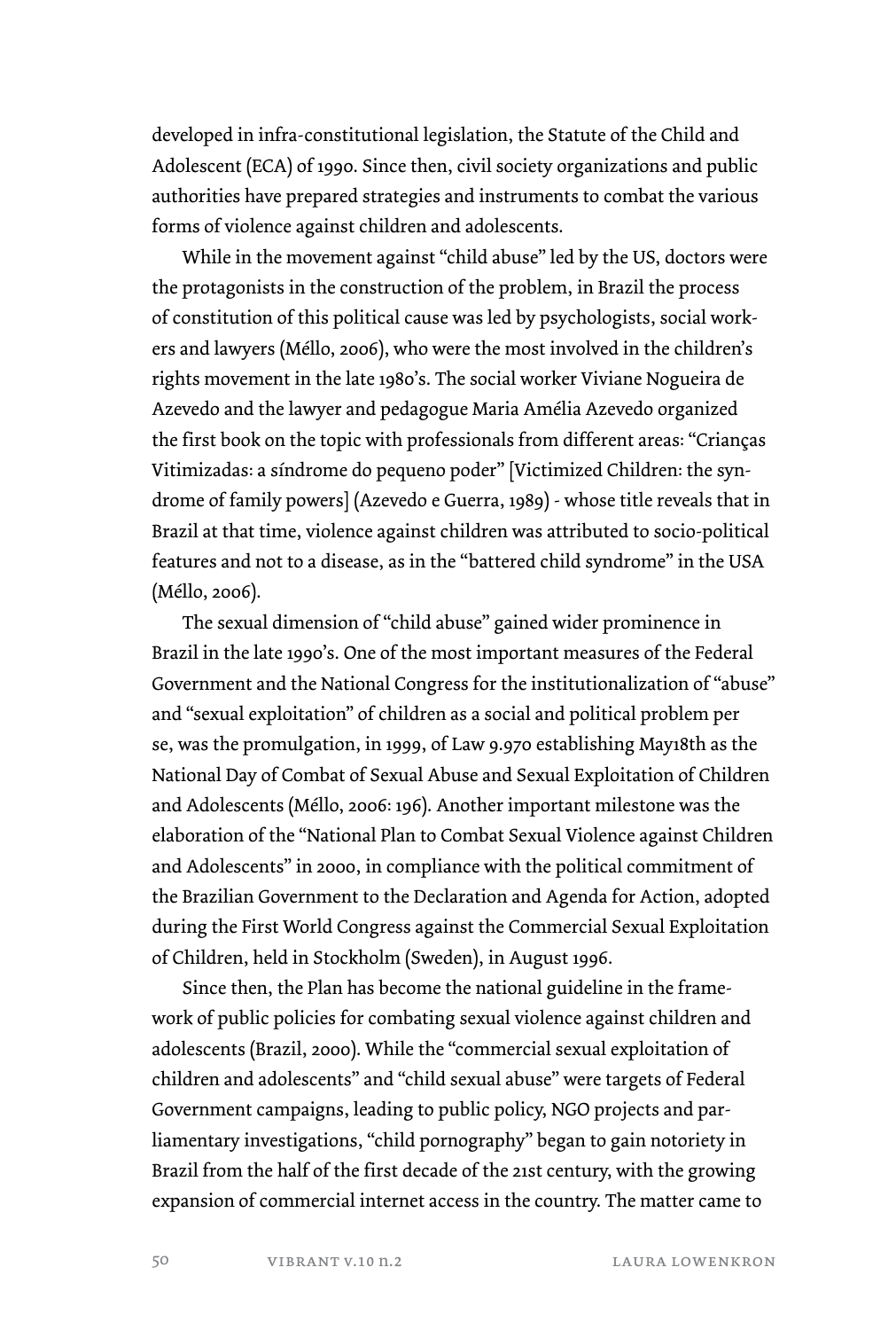public attention with the dissemination of international police operations to combat "pedophilia on the internet" (as they are most commonly called in the press) in the national news media (Landini, 2007).

In 2005, the Brazilian Federal police in partnership with Interpol began to conduct a series of operations, aiming to combat child pornography on the World Wide Web. In 2005, an important civil society organization appeared: the NGO SaferNet. This NGO was responsible for the creation of a hotline (www.denunciar.org.br), which was officially recognized as the National Central of Complaints of Cyber Crimes against human rights in 2009.

In 2006, the Federal Department of Public Prosecution in partnership with SaferNet, engaged in a long legal battle against one of the largest internet companies in the world, Google, in order to make it comply with the orders of the Brazilian judicial system, providing the data of users suspected of offering child pornography on the Orkut – which was, at the time, the main online social network among Internet users in the country and, consequently, the most frequently used *site* for the distribution of the greatest amount of child pornography among Brazilians.

Despite these isolated initiatives, it was not until 2008 that the combat of child pornography on the internet became a priority of the political agenda in Brazil, when the topic of "sexual violence against children" resurfaced with renewed strength and through a new approach in the National Congress: the creation of the PIC on Pedophilia. This Committee of Inquiry, which will be examined in more detail in the next part of the article, brought not only a new mode or approach of the phenomenon of "pedophilia on the internet" to the center of national political debates but also brought in actors that had not been previously linked to the social movements in defense of the Rights of Children and Adolescents, such as Senator Magno Malta, one of the leaders of the Evangelical parliamentary front and Chairman of the PIC on pedophilia7 .

Magno Malta's leadership as the Chairman of the Committee was decisive in defining the direction that the work of the PIC on Pedophilia took,

<sup>7</sup> Apart from party political affiliation, some Brazilian parliamentarians also form semi-formal alliances based on common agendas; for example the evangelical representatives together counter the legalization of abortion, civil unions between same sex persons and the criminalization of homophobia. Magno Malta is known as one of the main opponents of these claims associated to the "sexual rights" agenda in the Brazilian National Congress. Musician and evangelical pastor, the senator gained notoriety due to his political combat against organized crime, as the chairman of the Parliamentary Inquiry Committee on Drug Trafficking (1999-2000). He is also a defender of the reduction of the Age of criminal responsibility from 18 to 16 years old.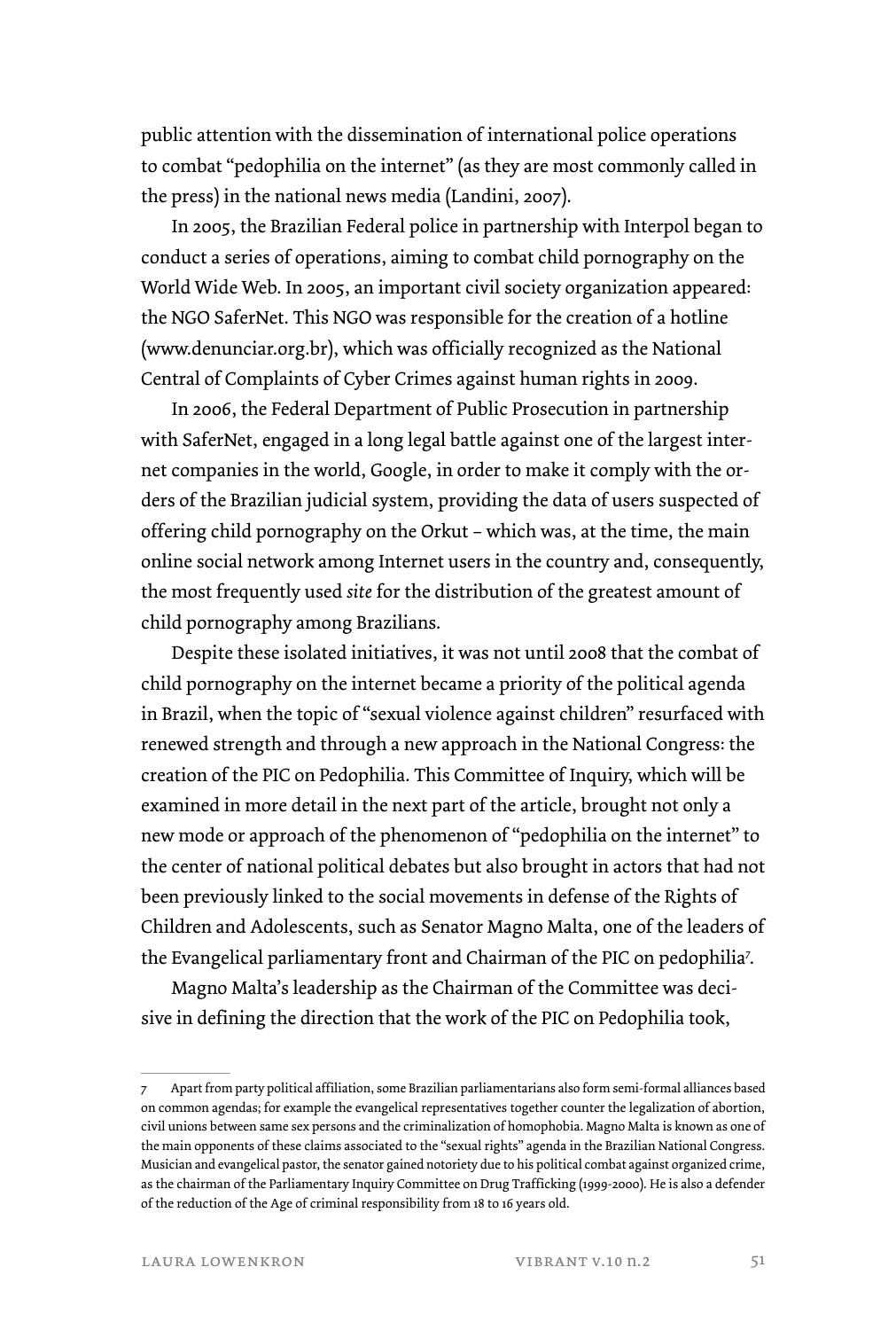in particular the way it described, understood, constructed and faced the problem: the shaping of a "anti-pedophilia crusade" (as he himself named it). Based on a religious moral struggle of *good versus evil*, the crusade made use of a strategy of criminalization to address the issue. The criminal concerned would be portrayed as not only malevolent but also sick.

## **The Parliamentary Inquiry Committee on Pedophilia: an emotive public arena**

When I decided to set up this Committee and started to collect signatures of support from other senators, many of them refused to sign, claiming that it [pedophilia] did not exist, or that it was rare, that a case was heard of now and then (…). But the Federal Office of Public Prosecutors had sent me images, one of which, the last one, was particularly shocking, and it had helped me come to a definite decision. It showed a man in his seventies having sexual intercourse with a 4-year-old child. So, I would go into my colleagues' offices, I would talk them into signing the request for the creation of the Committee, and whenever I heard a refusal, I would show them that image. So it's a case of "Out of sight, out of mind", but if you see it before your eyes, then you are moved. They would quail and I would say, "I'll show you what a monster is".

As it can be noted in the quote above, extracted from an interview with Senator Magno Malta, the chairman of the Parliamentary Inquiry Committee on Pedophilia attributed his political engagement and endeavor to create the Committee to the excruciating distress he experienced when he was exposed to the facts and, above all, to the images of children being sexually abused. Underscoring his emotional response as the determining factor for his commitment to the "crusade against pedophilia", Magno Malta points out that such an endeavor was motivated by neither personal nor political interests, but by his deep, sincere and generous compassion for all abused children.

What is in question here is not an evaluation of the authenticity of the Senator's emotions or the sincerity of the motives for his political engagement with the cause. The aim is to introduce a question that seems to be fundamental for the consideration of political discussions about childhood in general, and sexual abuse of children in particular: the fact that these discussions are situated in a political field where the display of emotions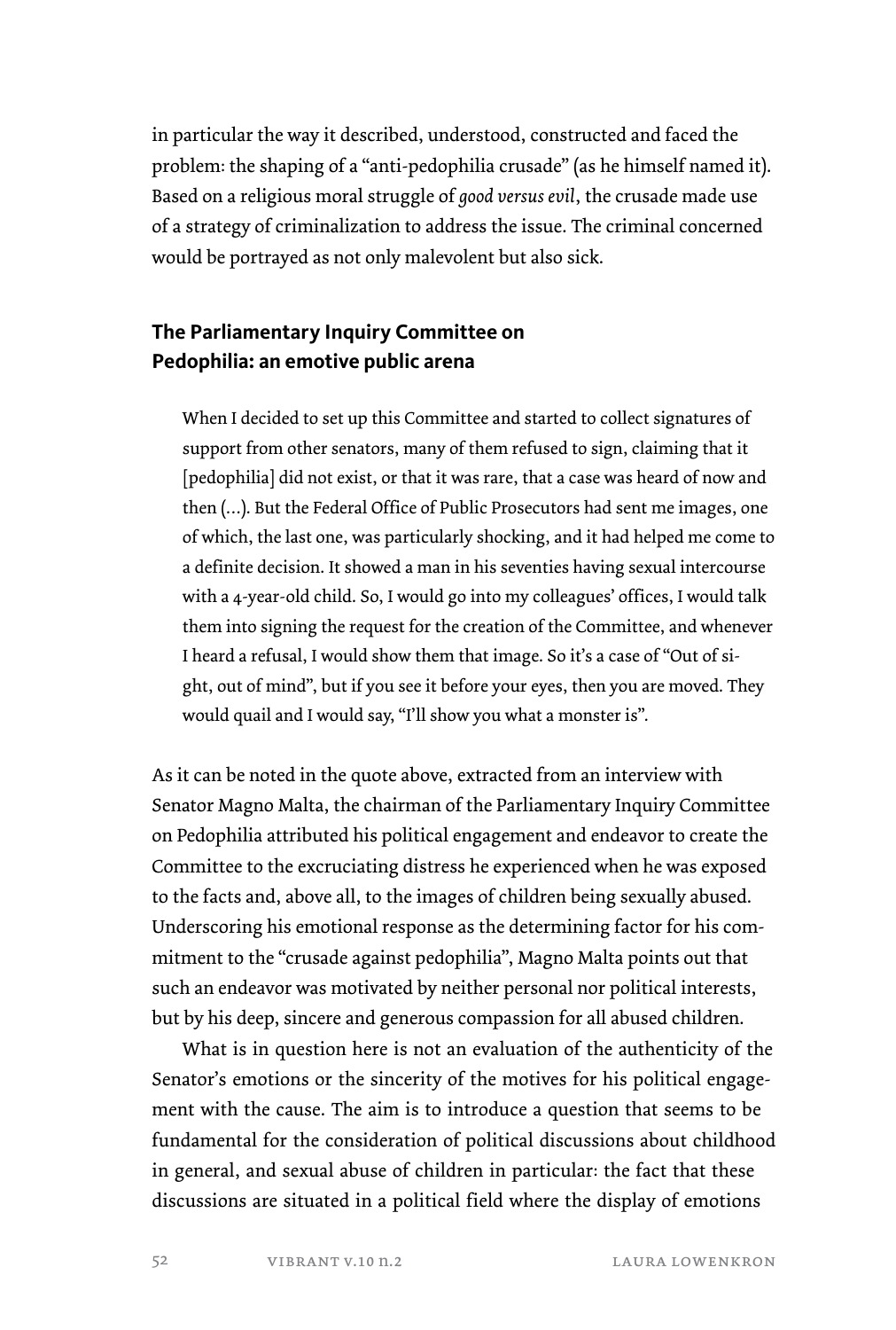is not only a moral obligation (Mauss, 1980), but also a form of government (Fassin, 2012)<sup>8</sup>.

The socially prescribed character of emotions was recognized by social scientists long ago. Mauss (1980[1921]) was a pioneer in drawing attention to the social and ritual dimensions of the expression of feelings which had previously been taken as merely natural and spontaneous. More recently scholars have stressed the political dimensions of emotions and emotional discourses either in everyday interaction (Lutz e Abu-Lughod 1990) or in the public sphere (Goodwin *et al*, 2001*)*. Bailey (1983), for example, suggests that the displays of emotion are devices for persuasion which play a much larger part than reason in governing people. Irvine (2009) points out that overt emotion is not only increasingly acceptable but seemingly required in contemporary politics, since western societies consider feelings not only the core of the self, but also the main field of morality.

So it is important to analyze the central role of the rhetoric of emotions in the Committee's public denunciation and in the construction of the fight against "pedophilia" as a political cause. No sooner had the request for the creation of the Parliamentary Inquiry Committee on Pedophilia been drafted than the necessary signatures of support were collected. In order to achieve his goal, i.e. to harness massive support from other parliamentarians, the Senator had to ignite a process of "emotional contagion" (Boltanski, 1993: 123) in which the emotive impact of child pornography scenes played a central role.

As suggested by Susan Sontag in her book "Regarding the pain of others", photographs serve as privileged totems of causes. She writes that "sentiment is more likely to crystallize around a photograph than around a verbal slogan" (Sontag, 2003: 375). Throughout the PIC on Pedophilia, the exposure of images of child pornography became one of the main strategies used by the committee's chairman to sensitize the public and unite forces to repress the "problem"9 . It is known that images of violence, suffering and atrocities can

<sup>8</sup> The author uses the expression "humanitarian government" to designate the deployment of moral sentiments in contemporary politics.

<sup>9</sup> The attempt to mobilize aversive feelings toward pornography by the public exhibition of images is not an innovative political strategy. A similar strategy was used by the Republican United States Senator Jesse Helms, who advocated an amendment that banned National Endowment of the Arts grants from being used to "promote, disseminate or produce obscene or indecent materials". Analyzing the case, Linda Williams (2004) coined a term to describe this paradoxical movement that brings the obscene to the public scene in order to keep it out of scene: on/scenity. This case study was also analyzed, from a different approach, by Judith Butler (2000).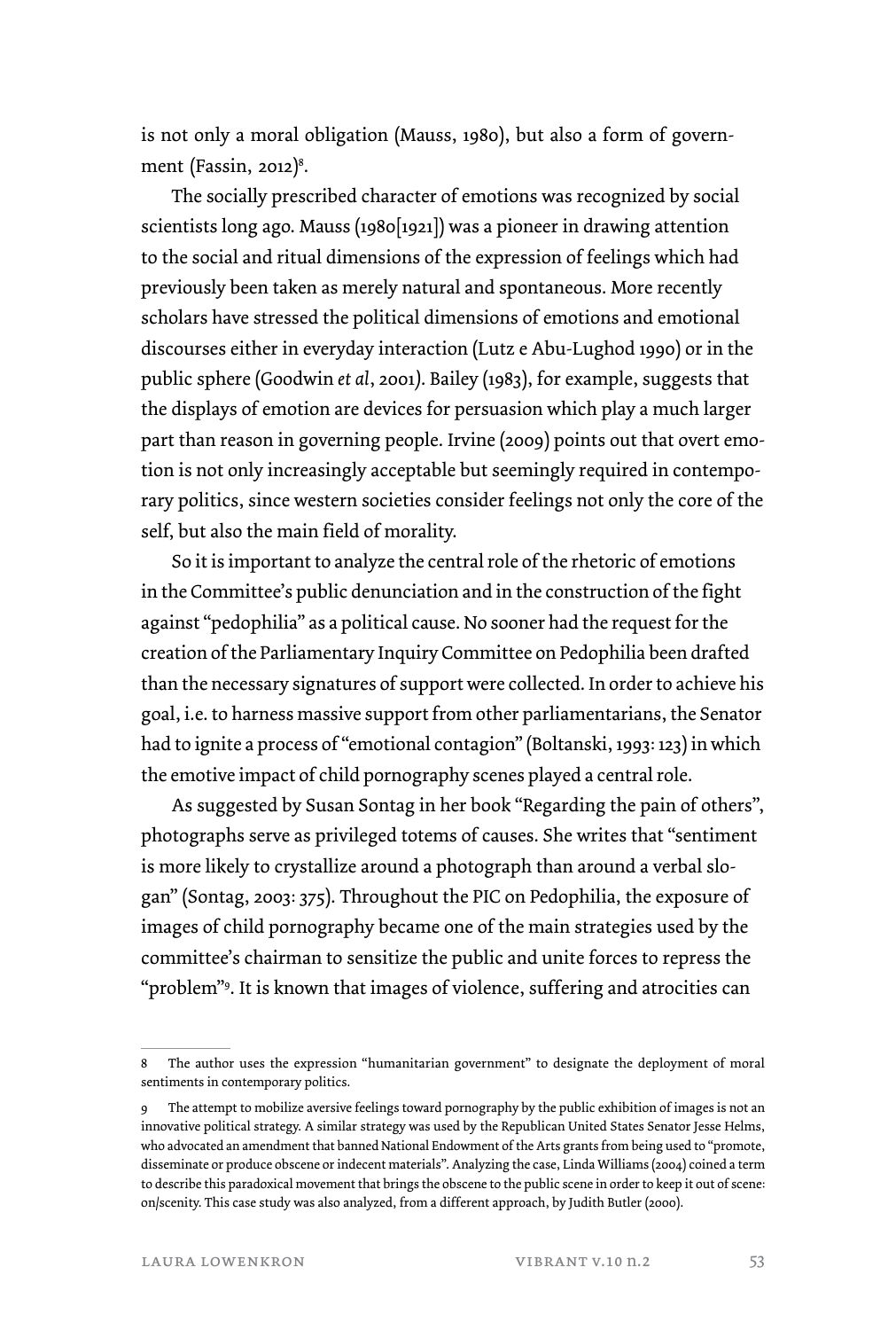generate opposing reactions (Boltanski, 1993; Sontag, 2003). As suggested by Miller (1997), the disgusting can attract as well as repel – an idea that is particularly relevant in relation to "child pornography", since one of the most significant elements in the public hysteria around these images is that their intense circulation on the internet suggests that many people are sexually aroused by this kind of material.

However the inner feelings of the spectators of those scenes are not object of anthropological research. So, the focus of this ethnographic description is to show how certain emotional responses are socially prescribed, morally imposed and publicly displayed (Mauss, 1980) and to analyze the effects of such emotive discourse understood as a form of social action (Lutz e Abu-Lughod 1990). Inspired by the suggestive notion of "the tactical uses of passions" (Bailey, 1983), rather than presenting a reasonable analysis as opposed to a passionate approach, the aim here is to question this dichotomy, stressing the importance of the moral effect of emotive discourse and aesthetic sensitization in the social construction of "pedophilia" as a politically relevant problem.

In the Committee's public hearings, it was evident that those exposed to the descriptions or direct observation of the photographs and videos of "child pornography" could not react other than through the expression of "shock", "horror" and "disgust". The task of the *politicized pedagogy of emotions* (Lowenkron, 2012) of the PIC's chairman was to convert these individual emotional reactions into a collective feeling of "indignation" and "hatred" against a common enemy: the "pedophile". Those displays of emotions were interpreted by the committee's members as political support for the cause and followed by expectations of and demand for political action.

The efficacy of "aesthetic sensitization" or the capacity of an image to incite aversive feelings and to exert persuasive power over other people, increases the younger the child is and the more violent the sex scene. Images of the rape of babies or of young children involved in sexual intercourse with adults were a particularly efficacious "device for persuasion" (Bailey, 1983) which the Senator frequently used in his sensitizing strategy. Not only did the chairman describe the images (which cannot be shown in public) during the committee's public hearings, but he also displayed them to those he intended to mobilize: judges, representatives of Internet providers and telephone companies, senators, congressmen, and even the President of Brazil.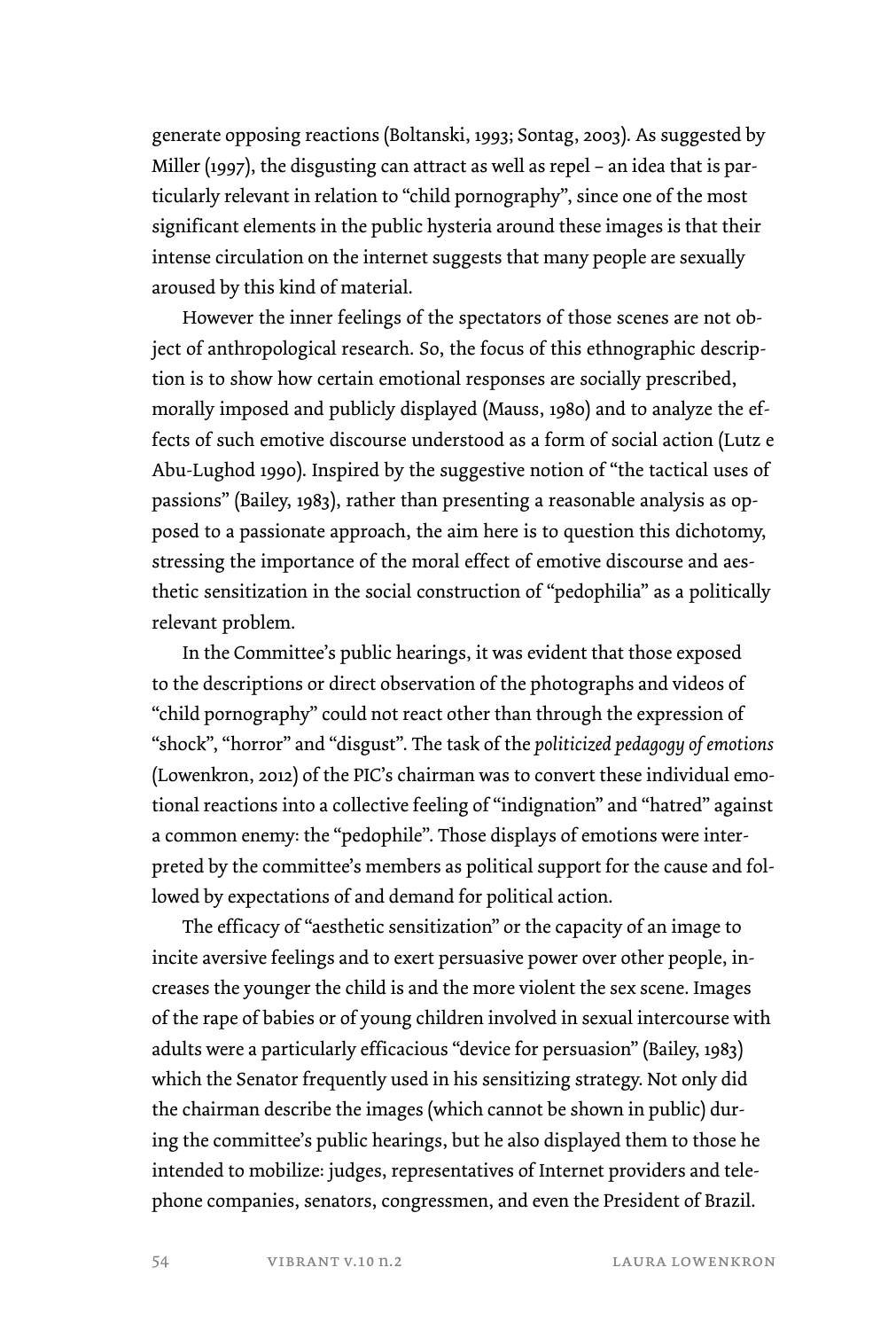The Senator argued that the images not only work as a shock device, but also raise people's awareness of "the reality of pedophilia". He said,

When one thinks about 'pedophilia', one imagines an adult man having sex with a 13 or 14-year-old girl. One will never conjure a scene with a one-year-old girl or a boy, or a 6-month baby having sex with two men. Or a father doing that to his own child. Or a priest abusing a child or a pediatrician raping a 22-day-old baby with his own mouth. (Senator Magno Malta, in an interview)

 Once confronted with the "reality of pedophilia", the observer of this "spectacle of suffering" seems to have no other alternative than to enlist in the crusade, since, as suggested by Boltanski (1993: 38-39), by omitting to join the cause one might be accused of (or blame oneself for) passive responsibility, indifference, or even, of leniency with the one who inflicted such pain to the "abused children", in other words, complicity with the "pedophile". In that respect, most parliamentarians admitted off the record to feel morally coerced to approve the bills proposed by the committee, an attitude that illustrates one of the most dangerous effects of moral panics, i.e. the power to efface critical perspectives, which is central in any democratic public arena.

Therefore, discursive strategies designed to evoke feelings of aversion were important for the political constitution of the PIC but they were, nonetheless, a dispositive of the legislature and therefore among its outcomes was the proposal of bills to "improve" regulation. In this respect, an achievement of utmost importance was the approval of the Bill that altered the Brazilian Child and Adolescent Statute (ECA/90), criminalizing the possession and storage of pornographic material involving minors below the age of 18. This reveals that the "heat of collective emotion" works as a powerful agent in the legislative process. The same Bill also stiffened the penalties for crimes related to the production, commercialization and distribution of child pornography.

It is also worth mentioning the importance of the technical staff assisting the PIC Pedophilia, composed of Federal Police officers and members of the Federal and State Offices of Public Prosecutors, and the president of the NGO, *Safernet.* The expertise of this team provided the projects with a solid legal base. Consequently, the projects were not rejected for technical reasons, even if some may disagree with the use of legislative means in due course, that is, criminal law as a strategy for addressing the problem. However, the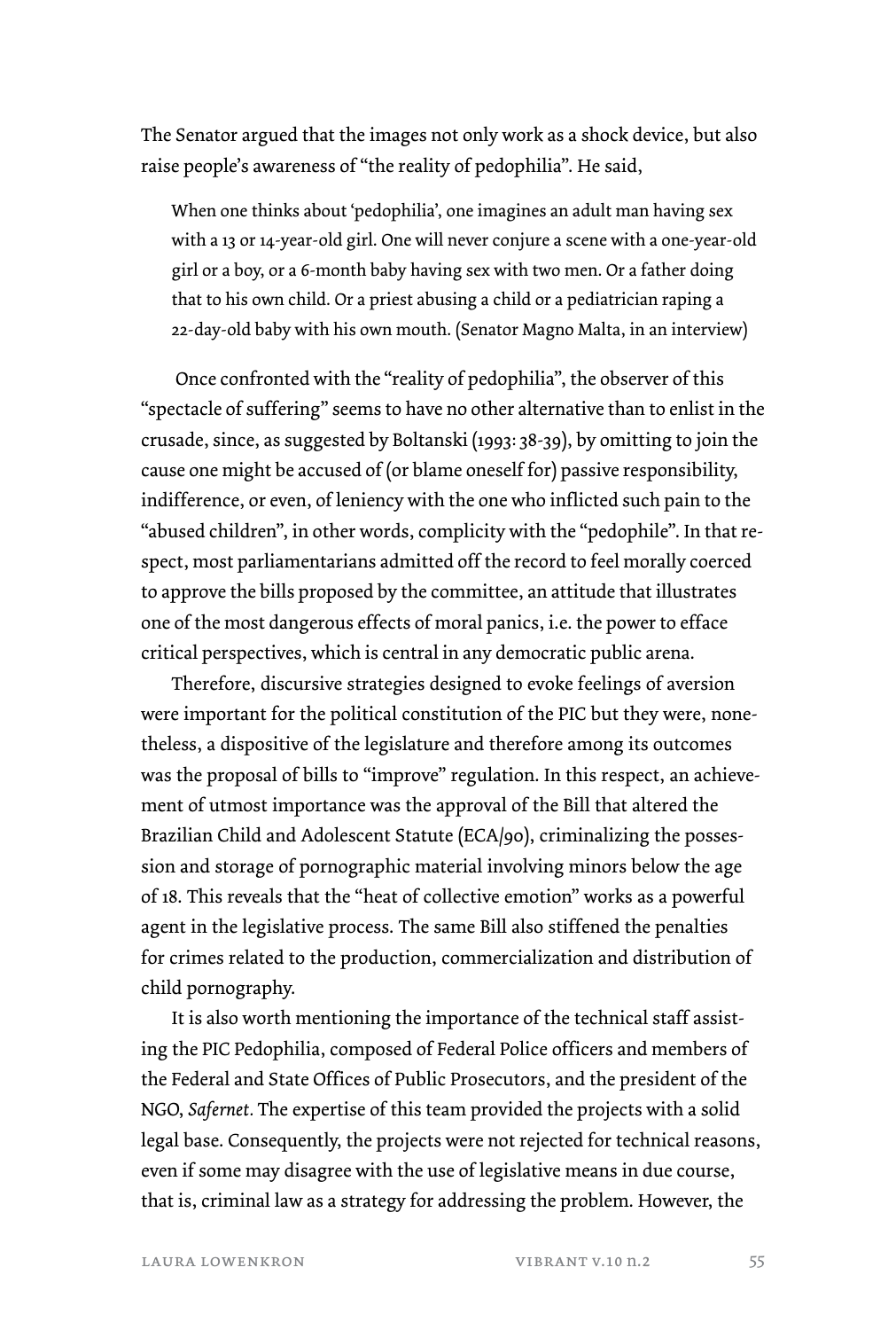immediate approval of the Bill should not be understood only in technical terms. It is also important to investigate the moral reasons that justify the regulation of child pornography and of those who produce, distribute and collect images, labeled as "pedophiles", "sexual offenders" and "monsters".

According to the clinical and forensic psychologists, Taylor e Quayle (2003: 8), "It is the link between child pornography and sexual abuse that makes child pornography inappropriate and illegal". This rhetoric effaces the fact that the national and international laws that define and criminalize "child pornography" do not make any distinction (at least, in theory) between scenes of "child sexual abuse" and "non-abusive" images depicting sexual interaction between young people over the age of consent (14-18 years old, in Brazil). In fact, as I will show in the next section, in practice, in Brazil adolescent pornography is not usually the target of law enforcement efforts against "child pornography", although there is no guarantee that this could not eventually occur<sup>10</sup>. The main model of intervention imagined for this age group in the PIC Pedophilia was not criminalization, but family vigilance, the development of technological filters and educative campaigns (very often based on pedagogies of fear).

Nevertheless, it is important to understand the moral justification for the establishment of this legal age criterion. In a private conversation, the president of SaferNet told me that the reason for criminalizing sexual images of adolescents is not its relation with "child sexual abuse" itself, but the conception that a person under 18 years old does not have enough responsibility to understand the consequences of the recording of his/her own sexual activity, specially of the publication of these images on the internet, which may have permanent negative effects on his/her life.

Of course, this discussion was not brought to the public arena of the PIC Pedophilia, since the pornographic images involving adolescents would not have the same emotional appeal as the pictures of sexual abuse of very young children described by the senator Magno Malta. However, the point I want to make in this paper is that the moral, legal and emotional responses toward the different conducts related to pornographic images depicting young children cannot be taken as self-evident. Because this social reaction can easily be

<sup>10</sup> As suggested by some sex panic scholars (Rubin, 1984; Lancaster, 2011), these moral crusades often leave a residue in the form of laws that may affect the way in which sexuality is regulated long after the immediate political context.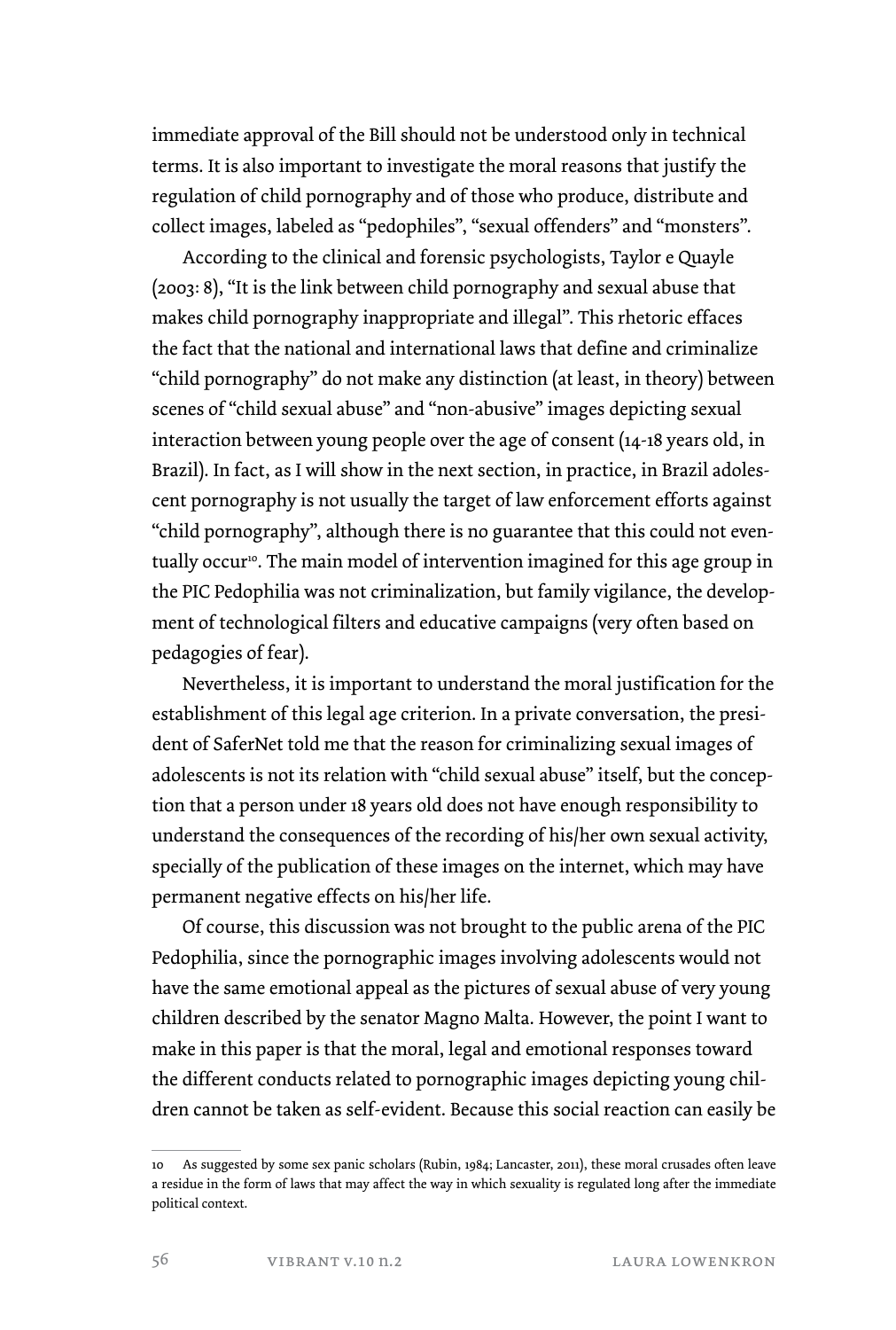naturalized, it must be more carefully analyzed. Since those images were the focus of the public debate of the PIC Pedophilia, the moral justifications for their criminalization were particularly evident in my fieldwork.

With regard to the producer of the images, the relationship with "child sexual abuse" can be established in a more direct way, since "child pornography" is understood to be a permanent record of a scene of "sexual abuse" and the very act of photographing or filming children in interactions or sexual performances is seen as "abusive". But in what sense are those who distribute and/or collect "child pornography" committed to the process of "sexual abuse of children"? The criminalization of the audience of "child pornography" can be understood as an attempt to control desires and fantasies more than sexual behaviors? How can different ways of relating to the images (production, commercialization, distribution and storage) be articulated to a continuum of violence and framed in the same sexual perversion?

According to the text of the Final Report on the PIC on Pedophilia, "the most serious is that, according to numerous surveys, the dissemination of child pornography on the Internet contributes to the increase of sexual crimes against minors. It is, therefore, an excellent vehicle for expanding that evil" (Federal Senate, 2010: 304). According to the police officers who assisted in the PIC, not only does photographing consist of a form of sexual abuse of an existing child, but it also expands the damage caused to the victim due to the fact that it freezes and preserves the scene and the memory of the "abuse", which makes the photo or video release a new "privacy violation" of the child and makes each exhibition/display a "re- victimization".

During the discussions among the members of the PIC on Pedophilia, I was able to recognize two distinct models of understanding the connection between "child pornography" and "child sexual abuse" that were not situated in the logic of the *damage*, but in the logic of *danger*: an economic one ("supply and demand"); and the other psychological ("it feeds the perversion"). Thiago Tavares, President of SaferNet, supported the first model of explanation, suggesting an understanding of "child pornography" as part of the phenomenon of "commercial sexual exploitation of children and adolescents". In this sense, he situated the possession of this kind of material at the top of demand, which, in turn, has a direct effect on supply and on the increase of the production of images involving the "abuse" and "sexual exploitation" of children.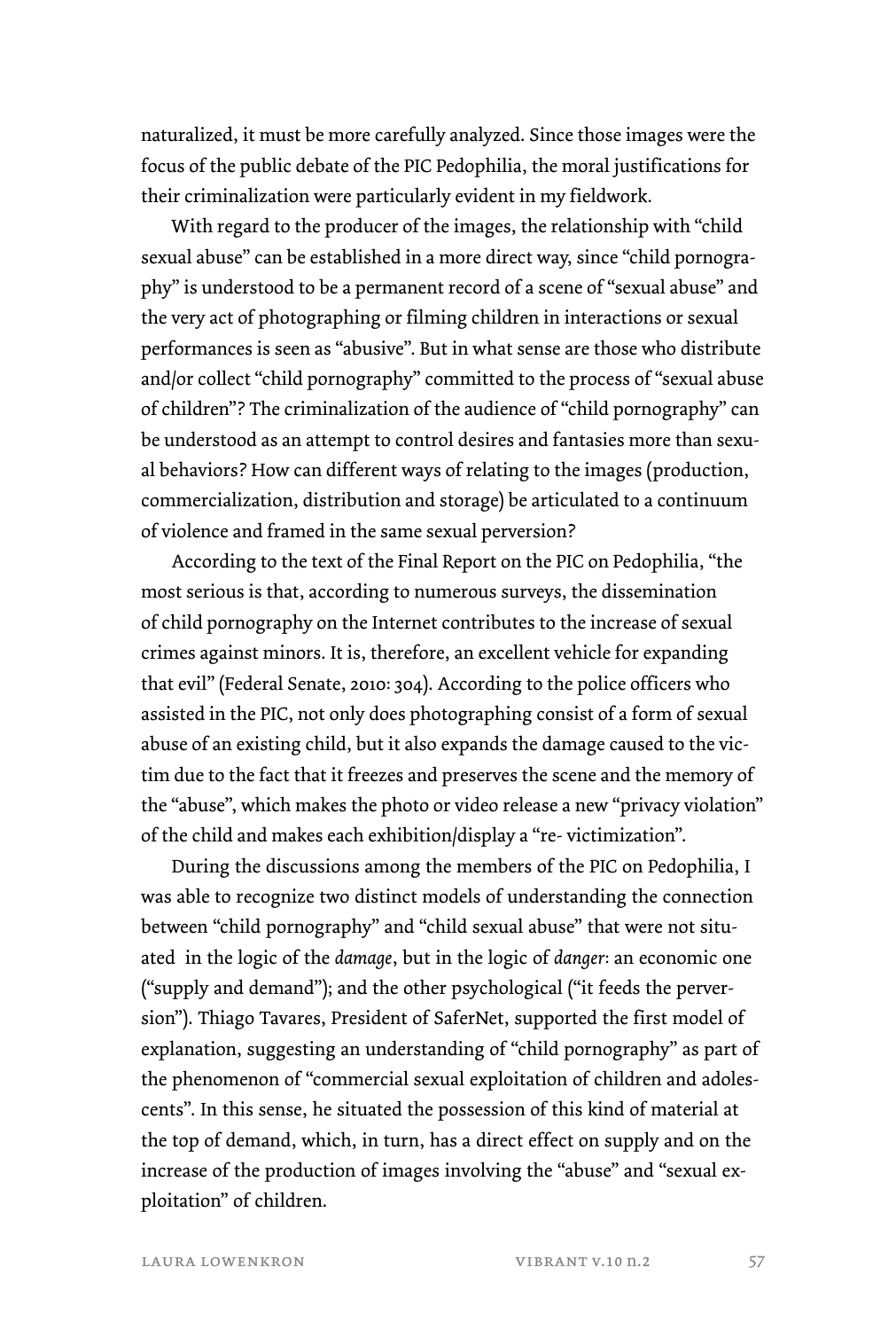Among the Senator members of the PIC on Pedophilia, however, the explanation based on the psychological model prevailed. The distribution and storage of child pornography were considered dangerous because of the presumption that those images could "feed the perversion of the pedophile", intensifying the risk of the transition from a state of desire or fantasy to action<sup>11</sup>. According to one of the senators, "the person who has this kind of material stored at home, is a pervert. Given the chance, they will commit the sexual assault". This was the danger that persuaded parliamentarians to criminalize the possession of child pornographic material.

According to the psychological argument ("it feeds the perversion"), the culprit and his victim are more directly connected, through the notion of *dangerousness*. It is argued that "child pornography" works as fuel for "sexual fantasies" and intensifies and/or normalizes the desire or the "perversion" of the "pedophile" who consumes it for the purpose of sexual arousal. Therefore, the user of these images should be punished for being virtually a "child sex offender" that sooner or later will move from fantasy to reality<sup>12</sup>.

On the other hand, in the economic argument ("supply and demand"), the accused and his victim are connected by long chains of causality, since no one assumes that the aggression would be necessarily perpetrated by the same individual who consumes the images. "Perversion", here, is expressed not through acts of sexual offense, but rather through a (voyeuristic) demand for new visual records of "sexual abuse of children", treated as an *erotic commodity*. In this way, the pole of demand is blamed for being connected to a wider process of "abuse" and "commercial sexual exploitation of children" and, especially, for offering a consumer market for this type of material.

If on the one hand these two models of understanding can be separated for analytical purposes, or as a means to set the boundaries between political positions, on the other it can be argued that both the arguments seek to

<sup>11</sup> According to the psychologists Taylor and Quayle, different psychological theories have been proposed to establish the possible relationship between pornography and sexual assault. Some suggest that masturbation in front of child pornography replace the abuse. Others, on the contrary, consider that pornography may reinforce existing sexual fantasies. Although the second theory is the most influential, the authors consider that "there appears to be little support for the allegation of a direct causal link between viewing pornography and subsequent offending behavior" (Taylor and Quayle, 2003: 72).

<sup>12</sup> It is interesting to note that an inverse theory was proposed by the psychologist and criminologist Berl Kutchinsky, who carried out a research into the effects of the decriminalization of all kinds of pornography in Denmark in the 1970's, i.e. that "hard core pornography, including child pornography, could act as a 'safety-valve', allowing would-be sex offenders and child molesters to live out their fantasies through explicit magazines and films without the need for 'live' victims" (Tate, 1990, p. 54).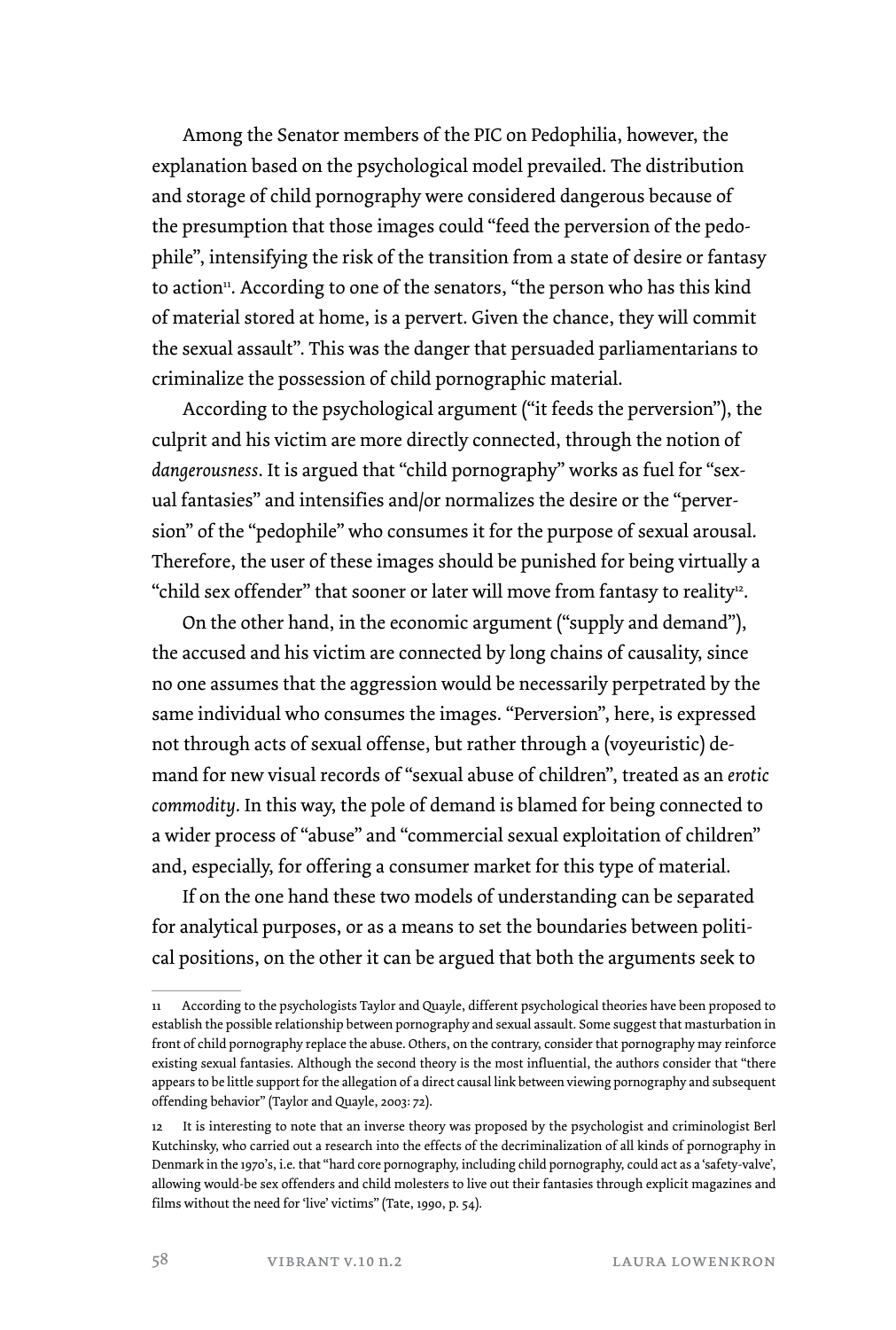control and punish not only conducts – since "perversions" and "demands" belong to the field of desires. In this sense, the consumption of child pornography is treated as a symptom of "pedophilia", a psychological disorder characterized by sexual attraction for children, which is understood (and punished) as the cause of "child sexual abuse".

Besides criminalizing the acts of possession and storage of child pornographic material, the committee also made significant progress in relation to the cooperation of Internet providers and telephone companies who agreed to sign "conduct adjustment terms" (CATs), which determine the duties of international telecommunication companies with branches in Brazil to submit to the demands of the Brazilian authorities, setting deadlines for these terms to be met. The main landmark was the signing by Google of this term, and the subsequent disclosure of the confidential contents of all denounced Orkut albums.

The authorized breach of confidentiality of all denounced Orkut albums gave rise to a new operation by the Federal Police, "Operation Turko" (anagram of Orkut) involving 102 search warrants, in 20 states and in the capital city, Brasilia. Operation Turko was a direct consequence of the work of the Parliamentary Inquiry into Pedophilia and was the first operation in which the Federal Police carried out "red-handed arrests" for the new offence of possession of child pornography material. Once again, the interdependence of the actions of the PIC Pedophilia and those of the Federal Police in the constitution and institutionalization of "pedophilia on the Internet" as a "State problem" is significant. Despite their mutual influence, each of these technologies of government plays a different role and uses different strategies in the combat (and construction) of the "problem".

In the construction of "pedophilia" as a "political cause" in the public arena of PIC Pedophilia, I emphasized the importance of the notion of "emotional contagion" in the process of mobilizing followers. In the construction of "pedophilia" as a "police case", on the other hand, emotive reactions must be sidelined to allow for an "objective" analysis of the facts and the identification of the culprit. Moreover, in the process of politicization led by the committee, the "pedophile" emerges as a depersonalized figure, a common enemy against whom all "good men" come together. In the process of criminalization, however, the process is inverted; the generic figure of the "pedophile" is specified, by means of the identification of a "target", in police jargon, whose acts are subject to prosecution and punishment.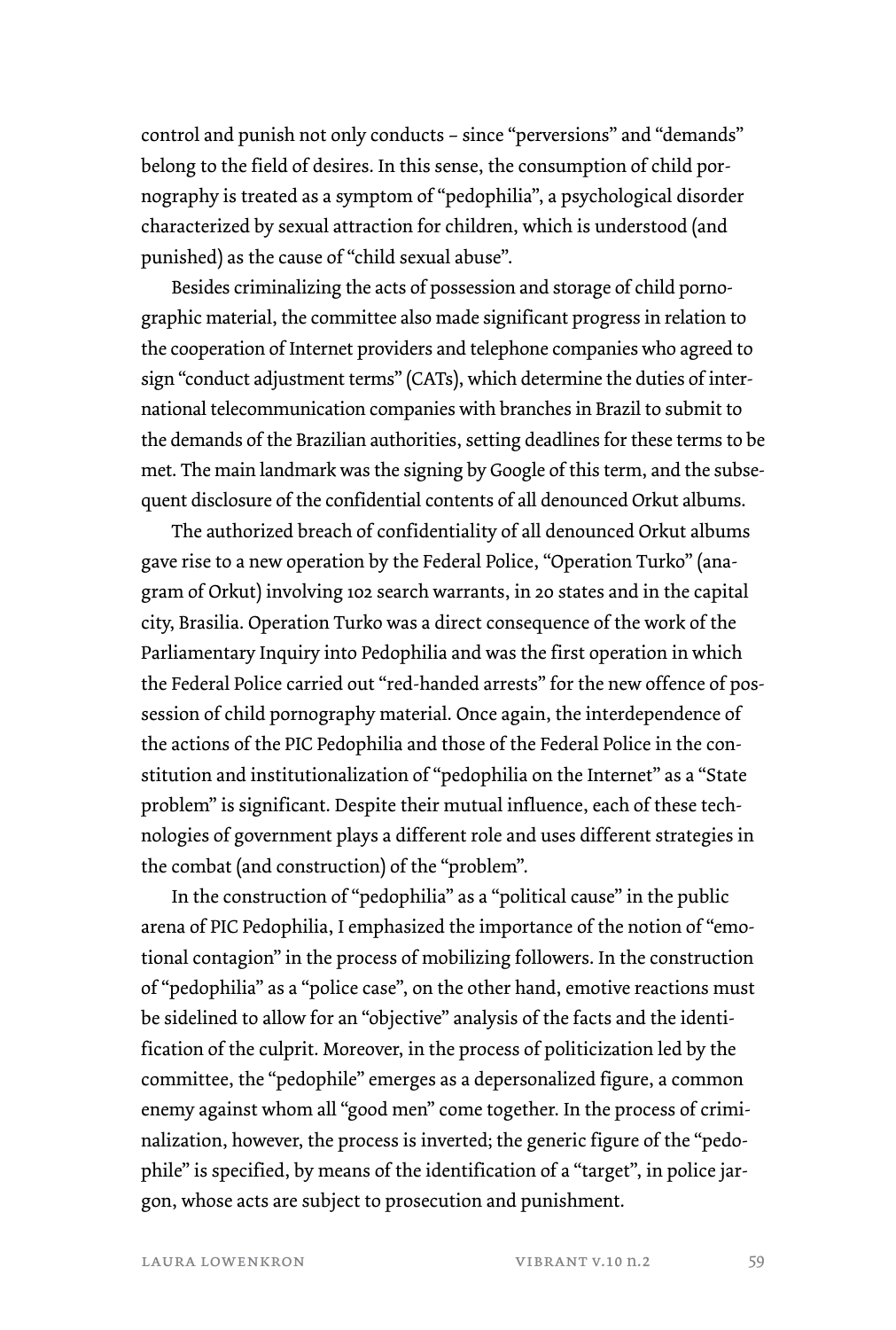#### **Police Investigation: Identification of evidence and criminals**

The purpose of the police inquiry is to investigate the "materiality" and the "authorship" of an alleged criminal act. In other words, to collect evidence and identify the culprit. As proposed by Becker (1973), the process of accusation is central to the passage of transgressive acts to deviant identities. Thus, as an instrument of prosecution, the police investigation is central to the process of social construction of a "pedophile" as a criminal who is legally responsible for acts that designate an unhealthy or abnormal condition.

In Brazil, the Child and Adolescent Statute (ECA/1990) states that crimes perpetrated against children and adolescents will be considered subject to "unconditional public criminal action", so any citizen can and must report to the public authorities any fact related to child pornography. In most cases, the crime is reported anonymously. Of course, not all denunciations lead to a full inquiry. Selecting the denunciations worth investigating constitutes a painstaking and thorough task. It is important, therefore, to examine the criteria the Federal Police agents use to classify the denouncer and the denunciation, as they evaluate each case.

First, there is a hierarchy of denouncers that the agents cannot ignore. For example, denunciations forwarded by the Federal Office of Public Prosecutors will not be ignored or discharged, even if they seem unfruitful at first sight, and an investigation will be carried out within a deadline. Then, a fundamental criterion consists of verifying the "indices of materiality" of a crime. This means first, checking if the website denounced is still on air; if so, assessing whether there is a "typical fact" (a crime) - in this case, whether the image (photo or video) is pornographic or not, and whether there are children of under 18 years of age participating in the scene.

The definitions of child pornography in the police investigations can therefore be quite complex, as suggested by the forensic psychologists Taylor and Quayle  $(2003)^{13}$ , based on their experience within the COPINE Project (Combating Pedophile Information Networks in Europe). It is worth mentioning that, according to Brazilian Law, *the expression "explicit or pornographic sex scenes" comprises any situation involving children or adolescents in explicit sexual intercourse, real or simulated, or the display of a* 

<sup>13 &</sup>quot;As soon as we examine what we mean by child pornography, we begin to encounter uncertainties and confusions. The terms 'child' and 'pornography' on their own are themselves contentious, with complex and sometimes contradictory meanings". (Taylor & Quayle, 2003: 2)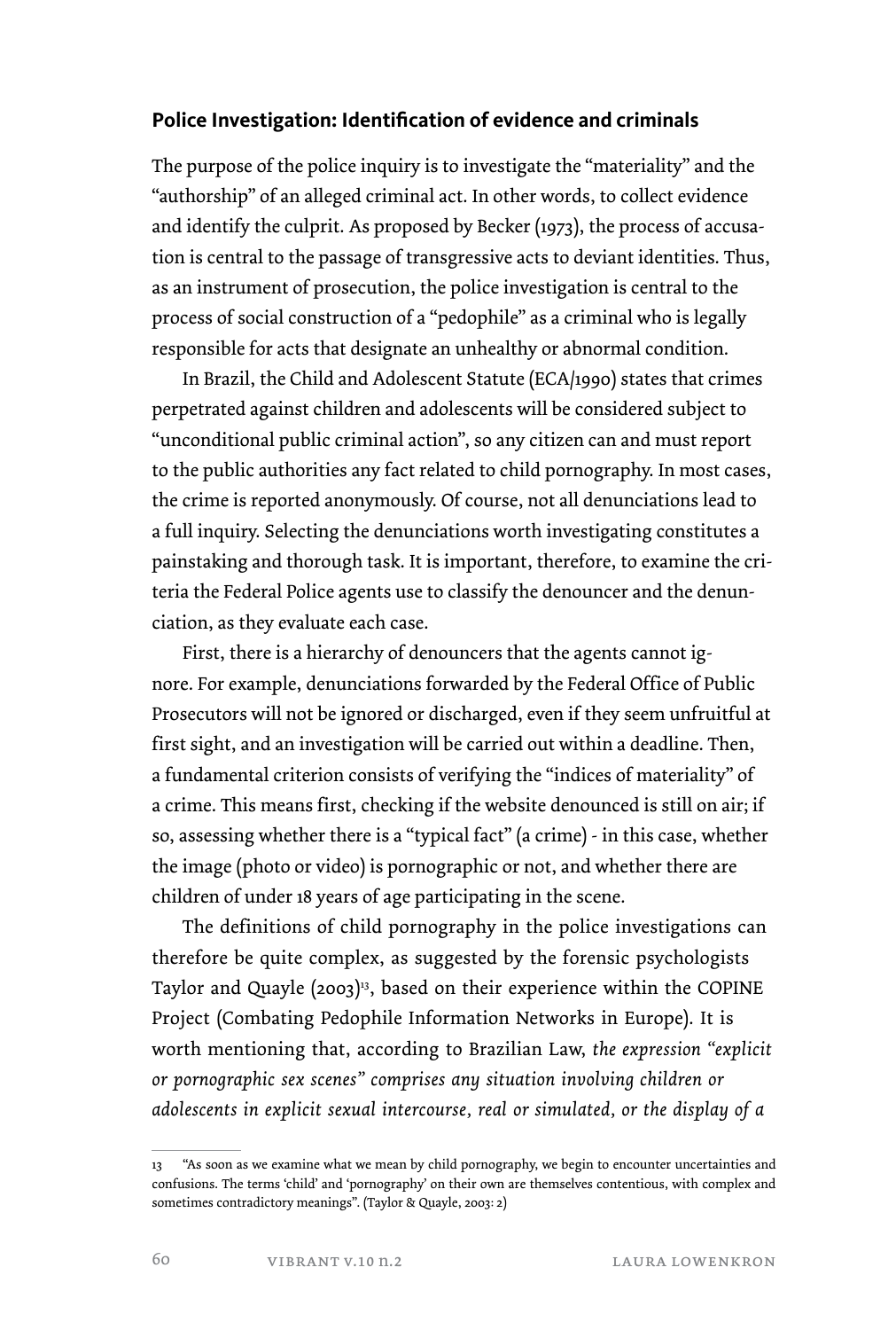*child's or an adolescent's genitalia, for ends that are primarily sexual* (art. 241- E, ECA/1990).

Evidently, despite the legislator's attempt to define child pornography, the legal text still leaves gaps for different interpretations of the purpose of the image, which are always contextual, situational and relational. For example, in one of the investigations there were photos of naked children within a set of images of naked adults, in a context of "naturism". Consequently, the sexual purpose of the image was not confirmed and it was not considered "pornographic". Thus, in order to eliminate any remnants of ambiguity, the agents give priority to images of what they call "true abuse", which can either be an image of sexual intercourse with a child, or one of a performance of a sexually explicit nature, as defined by one of the Federal Police agents:

We work really hard on photos of "true abuse". For instance, in an "artistic" photo of a child, the guy can later argue that he finds seven or ten-year old kids' nudity beautiful. There are some stupid parents that do that; they take photos of their naked children and find it beautiful. (…) But the photo of a genitalia, well, that's different ... that is abusive. An "artistic" photo"? Ah, a naked little girl with a hat on…. Okay, it can still be considered "artistic"... Now, when a girl is on her arms and knees, or when she's holding her arms back, or lying in a gynecological position, then we have something characterized as child abuse.

Another key element to characterize "materiality" is to determinate whether the individuals involved in porn scenes are minors, or not. While the legal text stipulates minority as an objective criteria based on chronological age – "under 18" - it is extremely difficult and rare to identify the individuals in internet pornography, i.e. there is no way to check their age<sup>14</sup>. In practice therefore, it is not enough for the victims to be under age, they must also look like minors. The *stylization<sup>15</sup>* of bodies and acts is fundamental to the construction and essentialization of age categories, here in question.

<sup>14 &</sup>quot;When viewing a picture in the absence of information about the individual photographed, attempting to determine an age may become a matter of complex judgment. Whilst decisions about whether a person photographed is a child are not problematic when the individual is very young; when we move into adolescent years such decisions, when based on visual evidence, are much more difficult to make" (Taylor & Quayle, 2003: 3).

<sup>15</sup> Here, *stylization* is understood as in Judith Butler's formulation: "Gender is the repeated stylization of the body, a set of repeated acts within a highly rigid regulatory frame that congeal over time to produce the appearance of substance, of a natural sort of being" (Butler, 1990: 33). Although the author refers to the performative dimension of gender and not age, their formulations may be appropriate here to consider the construction processes of age categories.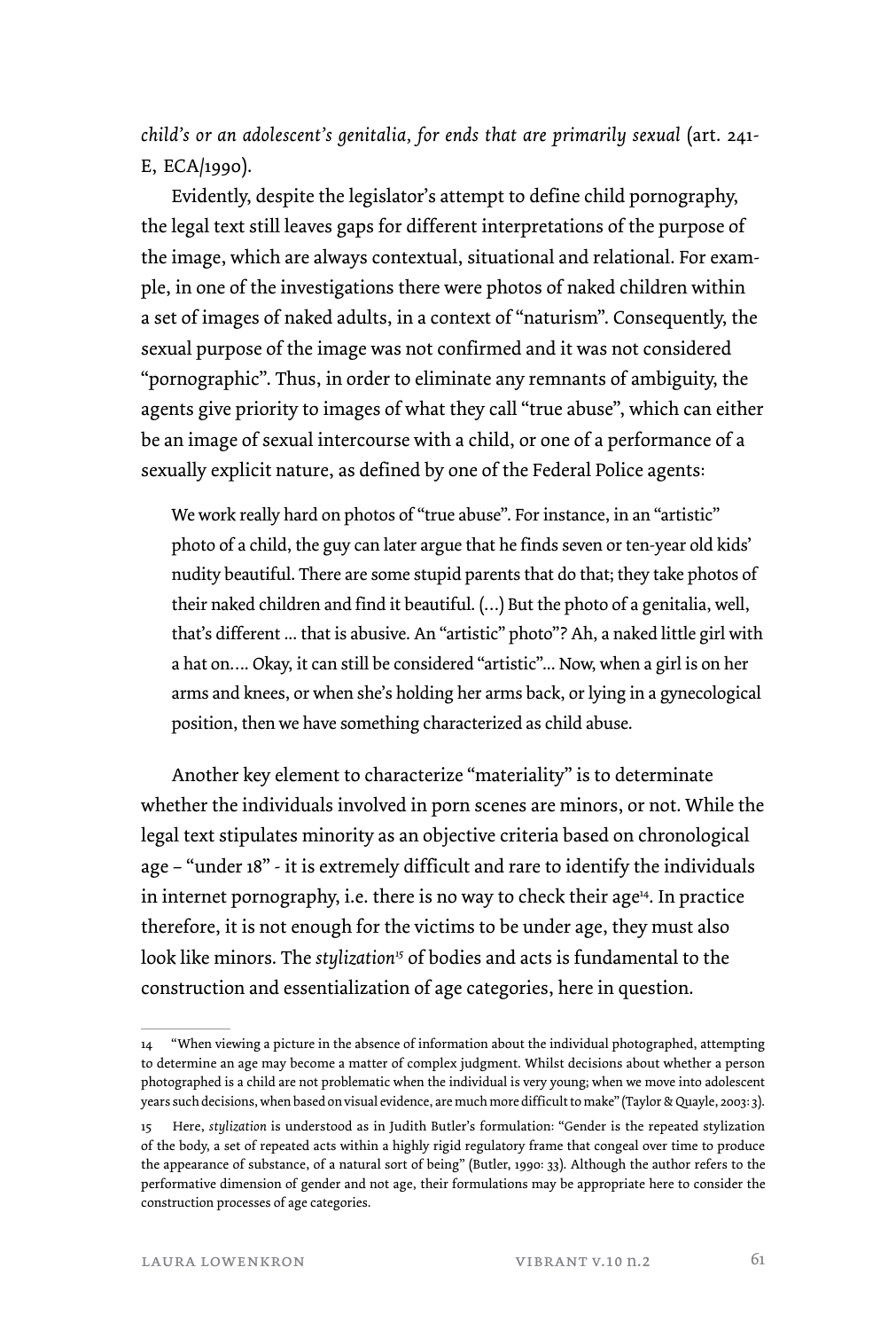I now proceed to analyze the process of identification of the distinctive aspects by which police identify a minor. According to the police agents, they use an "objective" criterion. When there is doubt or controversy it is because minority is "subjective", which is not enough to be used as evidence in legal proceedings. In some cases, there is no doubt. How it is done? They say that it is "common sense". "With a baby or a child of two, three, five years there can be no doubt", said one of the agents.

However, there are cases in which the boundaries between fantasy and reality, lawful and unlawful, normal and abnormal are pretty blurred so that, in spite of being a crime, it is difficult to configure the "materiality" in the case of pornographic images involving boys and girls in the cloudy area of adolescence. The officers explain that there are many pornographic sites on the Internet in which young girls simulate the status of minors due to the fact that being a minor is considered a valuable asset in the erotic market catering for "male sexual fantasy".

Most crime reports received by the police from internet users are links to web pages that display girls and young women with lean bodies, small breasts, few curves, fine or no pubic hair, wearing clothes and acting out childlike performances. According to the agent, a closer analysis will tell the difference between the simulated child pornography and the images that are unquestionably of minors, despite recognizing that it is not always possible to make sure that the young girls are minors or a little over 18 years old.

The aesthetic parameters used by the police officers to characterize minors constitute a set of varied elements and require an expertise that comes with time and much practice of analyzing the images of naked bodies. Despite that, some of the images are dubious and raise discussions about whether or not there are minors involved in the scene. Asian-descendent girls, for example, are considered by federal police officers to be difficult to categorize according to Western age patterns, because they do not have breasts, curves or pubic hair. Not only ethnic attributes, but also gender relations influence the evaluation of the performers' physical appearance in relation to the criterion of age.

Analyzing an image depicting sexual intercourse between a boy and an adult woman, the detective warns that "in theory, the boy is a victim, although he did not identify himself as such". Thus, it is possible to suggest that perception of "sexual violence" is crossed by hegemonic conceptions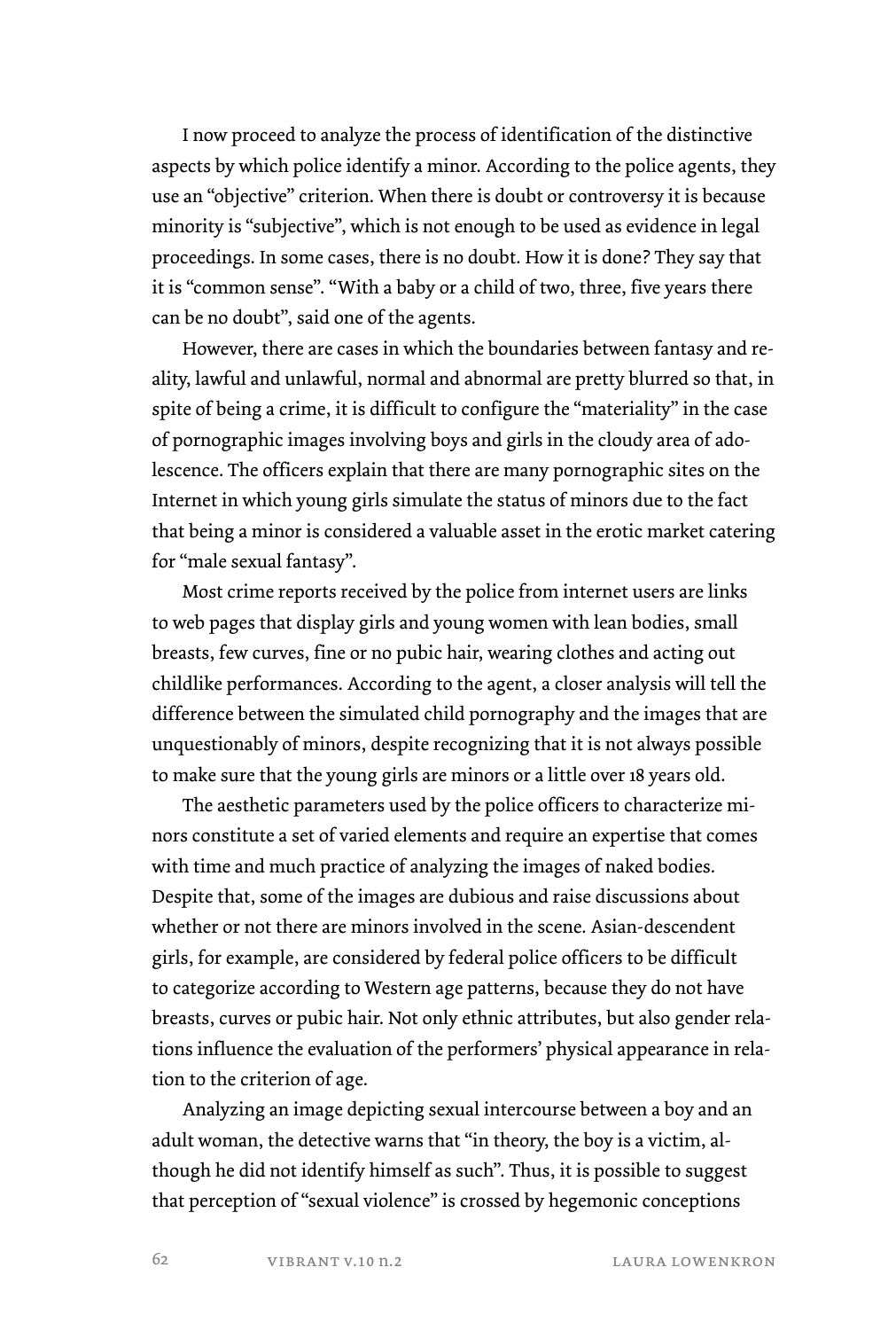about the relationship between age, gender, sexuality and violence. As female sexuality is associated with passivity, girls are easily identified as "victim", but women are rarely seen as "aggressors". The "boy" is only effectively seen as "sexually abused child" when he plays a passive/feminized role in a homosexual erotic scene.

Still with regard to the characterization of minors in pornographic scenes, it is important to note that, as proposed by Goffman (1985), being a certain kind of person is not merely possessing the necessary attributes, but also keeping the standards of conduct and appearance associated with the social group or category to which the individual belongs. So, especially in the videos, the appearance of "discernment", "resourcefulness" and "pleasure" in sexual performance is also taken into account for the characterization of "minority" and "violence".

Taking part in the analysis of a mute video with one of the police officers during fieldwork - a video in which a young girl had sexual intercourse with three young men at the same time - I said she looked like a minor because of her physical appearance. The officer, however, disagreed, arguing that she looked be over 18 years old because not only did she seemed to be perfectly aware of what was going on, but she also knew how to act in the situation, and seemed to be taking pleasure in it.

During a second viewing, though, now with sound on, the agent concluded that the girl did not seem so responsive to what was going on. Although the act didn't seem to be something "forced" or "violent", the girl looked "a little lost" and "nervous", giggling anxiously. In addition, with the audio on, it was clear that she had a childlike voice and that she sometimes complained that "it hurt". Therefore, the agent reconsidered his first impression and wrote in his report that there was evidence that the girl was a minor. He wrote: "at certain points in the video, it is possible to consider that this is an adolescent under the age of 18 years, being *abused* , practicing sex, possibly to please friends".

By suggesting that the girl in the video seems to be less than 18 years and that she might not be willingly submitting to that situation but rather to please her partners, the agent's report shows that the evidence of "minority" and "violence" (suggested in the expression "abused") and, therefore, the evidence of the materiality of the crime was based, in this case, less on bodily attributes than in certain standards of conduct of gender and age identified in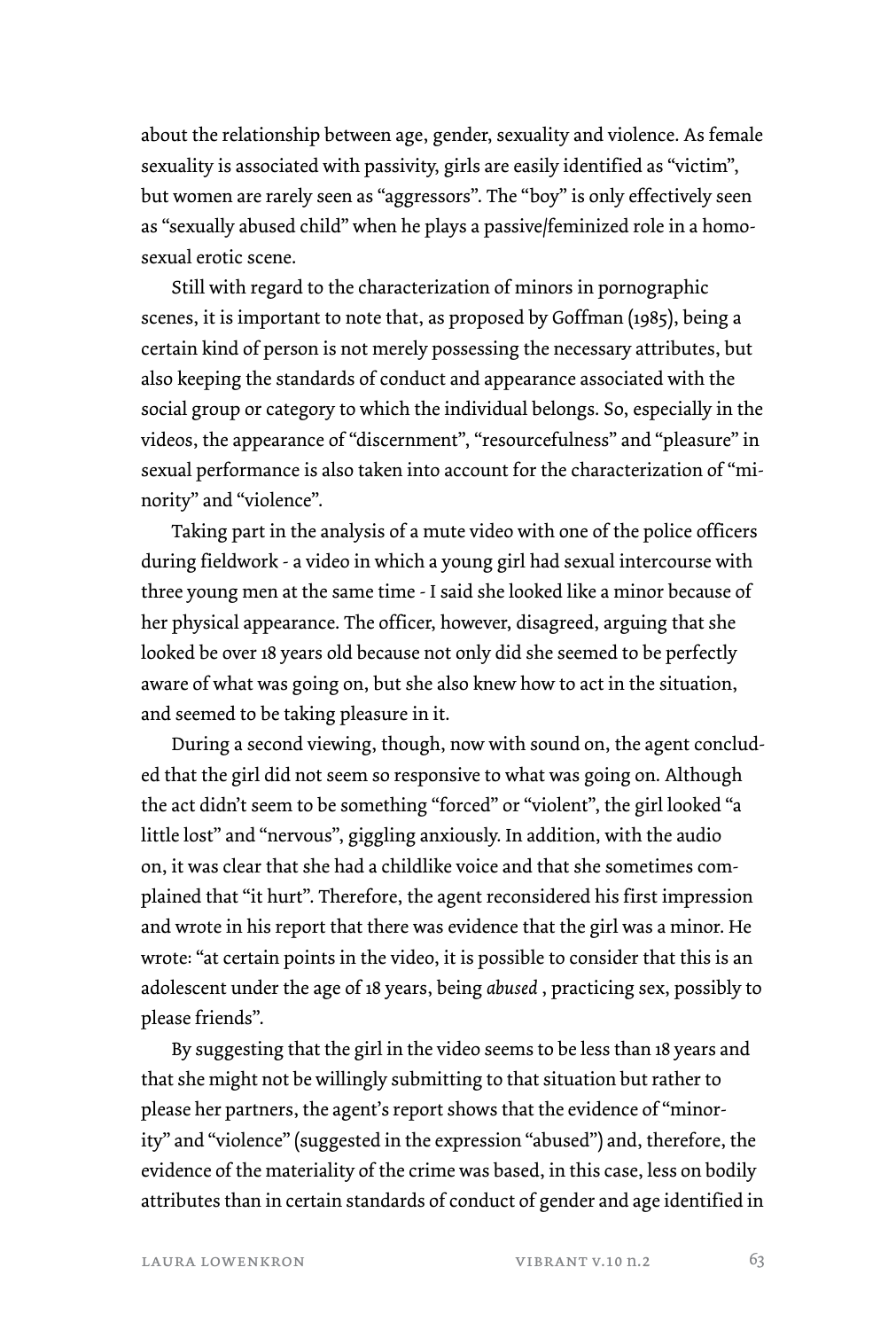the sexual performance. From the ethnographic description of the change in the agent's perception of the girl's minority, it was not simply (or mainly) the apparent age of the actors in this pornographic video, but a performance of "inexperience", "nervousness", "submission" and "pain" that offered the officer the elements that might be associated with adolescent female sexuality .

In case of doubt about the pornographic nature of the scene or the status of the people involved as minors, a prosecution procedure is not started. This selection criterion is based on a pragmatic, time saving decision, which leads to giving priority to investigations that are more likely to succeed. After the configuration of the "materiality", the Police Chief starts the police inquiry<sup>16</sup> focusing on identifying the "authorship" of the crime, which consists of a set of technical and bureaucratic procedures whose purpose is to gather the evidence needed to initiate a criminal prosecution process.

The first step is to determine the Internet Protocol ("IP") address used to commit the crime. Next, the Police chief applies to the Federal Justice Court for a warrant of disclosure of confidential contents (a consent for "telematic confidentiality breach") so as to compel the Internet Service Provider ("ISP") that has control over that IP address to identify which of its customers was assigned that IP address at the relevant time, and to provide (if known) the user's physical address, and other identifying information. After the warrant has been issued by a judge, an operation of search and seizure of evidence stored in computers and other electronic media is carried out.

The material seized is then sent for forensic analysis, which is the phase in which conclusive assessment in relation to the "materiality" and the "authorship" is carried out. In case the forensic analysis discovers substantive evidence of criminal activity like child pornography on the hard drive, the suspect is interrogated and indicted by the police chief and, probably, irreversibly stigmatized as a "pedophile". Finally, the police authority writes an end-of-inquiry report which is sent to the Federal Prosecutor's Office for a prosecutor's evaluation. If elements of the violation of a federal law can be substantiated before a Federal Judge, the subject will be prosecuted.

<sup>16</sup> In Brazil, the policy inquiry is not intertwined with the police investigation, as alerts Misse (2011). According to the author, "the inquiry is more than the result of an investigation summary, it is a piece composed of technical reports, depositions taken in registry and a legally-oriented report, signed by a police commissioner" (MISSE, 2011: 19).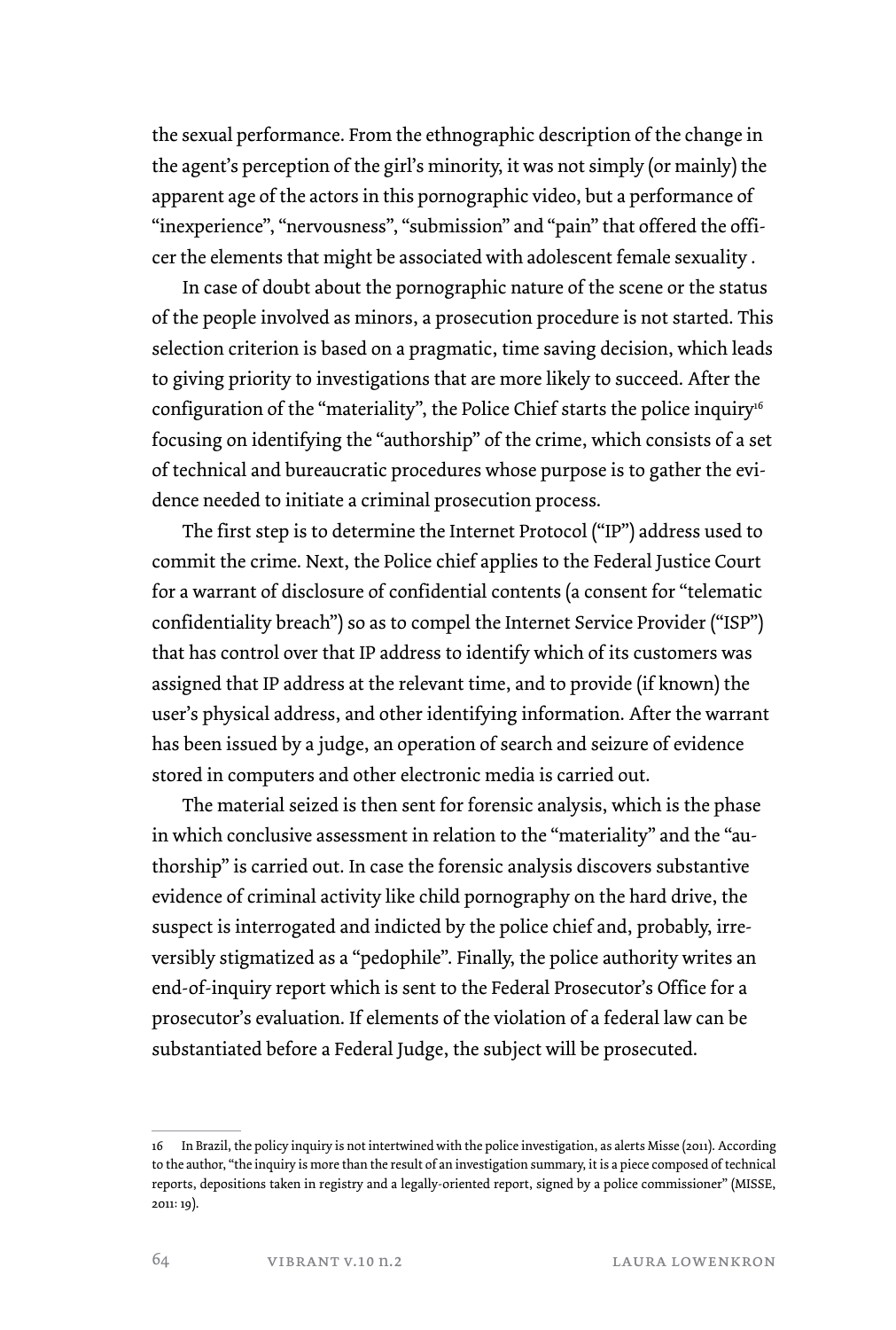#### **Between Monsters and Saviors**

Throughout this article, an attempt was made to form an understanding of the social construction of "pedophilia" as a problem in its social, political and criminal contours, involving a dynamic, multi-faceted and unfinished process of production of sensitivities and classifications that are engendered by a combination of political spectacularization and bureaucratic procedures. In the contemporary political and criminal Brazilian contexts, in which the ethnography was conducted, this process took the form of an "anti-pedophilia crusade", whose main focus was the regulation of the diffusion of images of "child pornography" on the internet.

With the dissemination of horror as a privileged political strategy and the criminalization of pedophilia as the main instrument of combat, the crusade produced an atmosphere of diffuse red danger and the figure of a nebulous enemy, a sneaky and not easily recognized monster, whom it was necessary to monitor, diagnose, identify, unveil and punish. In these final considerations, some of the main effects of the confrontation with the phenomenon of "sexual violence against children" under the notion of "pedophilia" will be discussed, highlighting both what is produced and what escapes or is left out when the monster is exposed through this crusade.

First, it is worth remembering that the term "pedophilia" appears in the Parliamentary Inquiry Committee and in the Federal Police inquiries primarily associated with the phenomenon of child pornography on the internet. However, as pointed out above, it is hardly ever possible to identify the children shown in pornographic images on the Internet, the first step towards stopping the abuses and protecting the child. Therefore, the figure of the "abused child" appears in the "anti-pedophilia crusade" not as a "person" to be protected, but as an "image" that works as a powerful support for denunciation and sensitization out of which two figures emerge; on the one hand, the "pedophile", and, on the other, the representatives of all "good men," guardians of the ideal of childhood.

Despite the statement by the most important *moral entrepreneurs* of the crusade that the main reason to criminalize "*child pornography*" is to combat "sexual abuse of children", the ones that are most frequently penalized are the consumers and distributers of pornographic material in question. The analysis of the political debates demonstrates that the above mentioned consumers and distributers are accountable not only for what they do (divulging,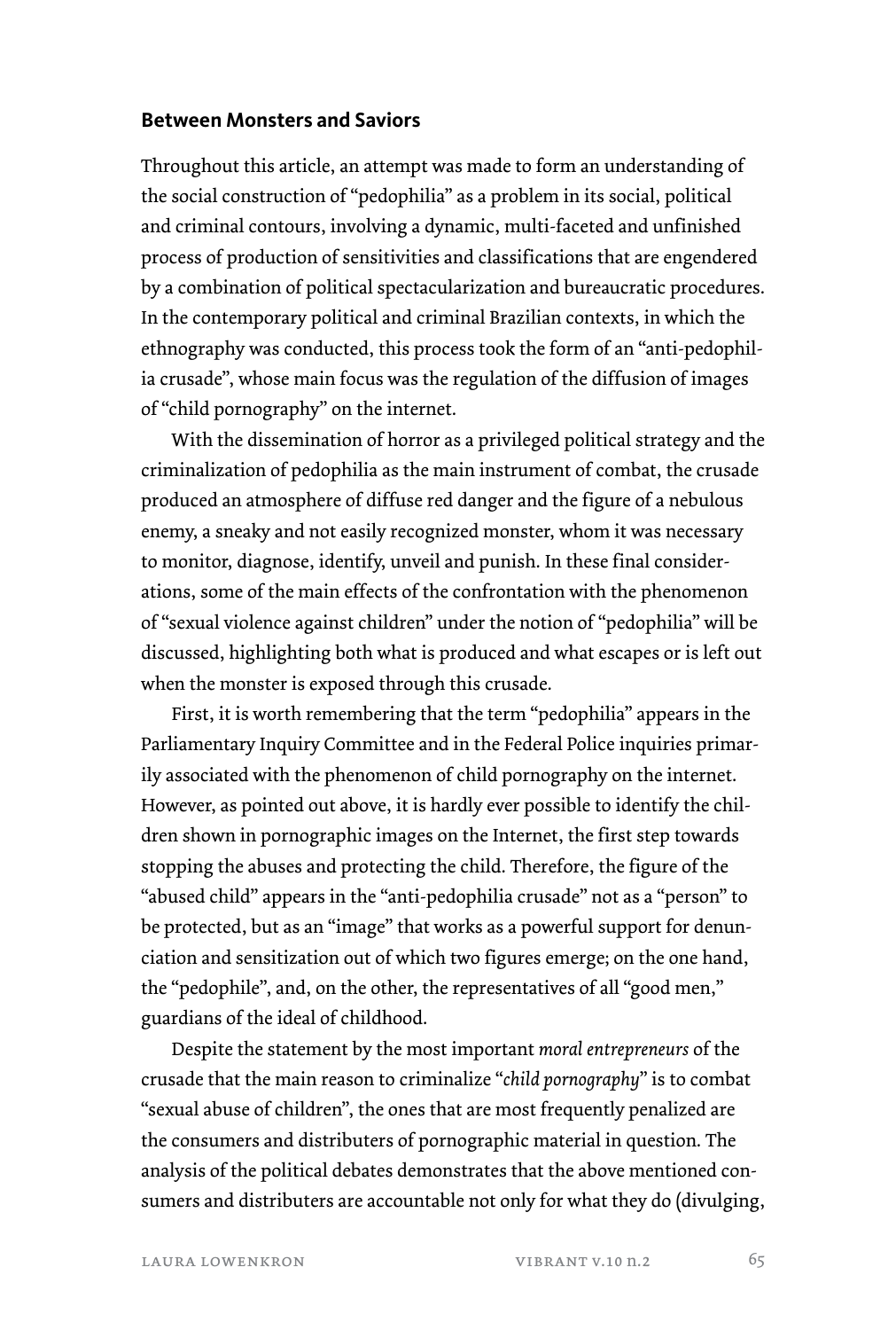exchanging, distributing, acquiring, possessing and storing pornographic material with children), but also for what their actions reveal about their sexual desires and the dangers they represent - associated both with the logic of "supply and demand" and the risk of their moving from sexual fantasy to action [i.e. sexual abuse]. In my view, the focus on the "dangerous desire" is the main reason why the distinction between "child pornography" and "pedophilia" is blurred.

If the "pedophile" is the most immediate and dangerous "enemy" against whom the denunciation is directed, the pedophile is not the single scapegoat of this crusade, since "omission" and "indifference" are emotional responses just as demonized as the perverse pleasure. Thus, the "anti-pedophilia" crusade did not leave space either for questionings - evident in the slogan "All against pedophilia", created by Senator Magno Malta to name his public campaign<sup>17</sup> - or to any other reaction different from "shock", "horror", "indignation" and "hatred". The political efforts to shape morally appropriate sensations and emotions ended up restricting the possible emotional responses, leaving out other feelings that these images and reports could incite, such as "pity" and "compassion".

If feelings of "pity" and "compassion" towards the "abused children" that appear in pornographic scenes make them be viewed as "victims of violence", the feeling of "horror" that most frequently emerges may generate a representation of the same children as "perverted children", dangerously sexualized. This idea is suggested in the pronouncement of Senator Magno Malta, when referring to the damage pedophiles caused to the victims who appear in the images: "They've created genuine perverts; they've made children of 8 or10 years of age real **monsters**".

Having been dislocated into an erotic territory, the sexualized child participates, alongside the "pedophile", in the process of the pollution of the "adult fantasies of childhood as a time of sexual innocence" (Lancaster, 2011: 2). So, the victims of "child pornography" are perceived not only as "children in danger" but also as "dangerous children", in Donzelot's (1970) terms. It follows that the "anti-pedophilia crusade" rather than protecting the "abused

<sup>17</sup> The national campaign "All Against Pedophilia", led by the chairman of the PIC Pedophilia, included the production of a website (www.todoscontraapedofilia.com.br), t-shirts and stickers with the slogan, an educational booklet and the organization of some public events in different Brazilian cities when these materials were distributed to raise awareness in the local population.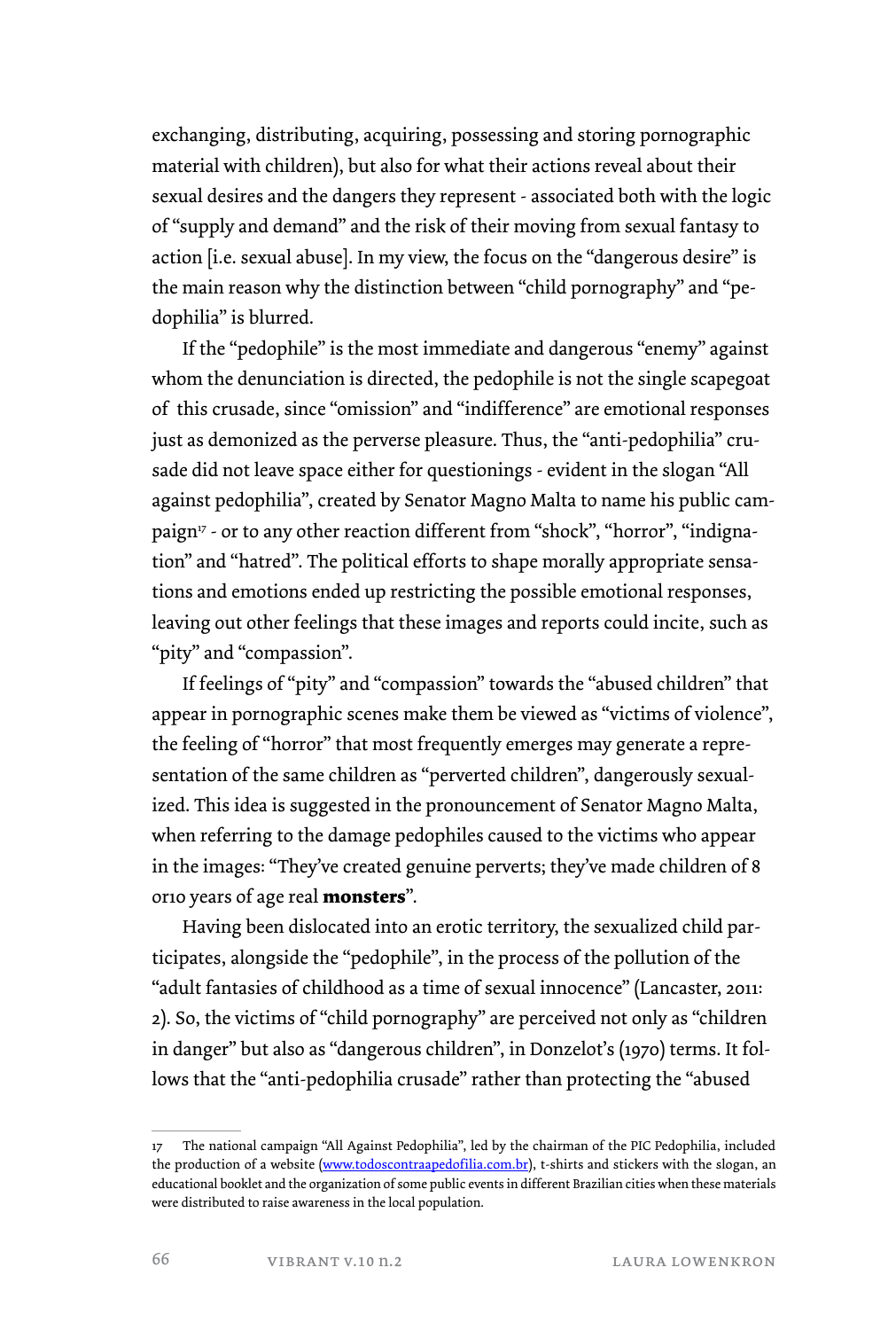children" portrayed in the pornographic scenes, protects the modern ideal of childhood, based on the ideas of purity and innocence, threatened by the monstrous representation of childhood in those images.

However, the historical analysis of the construction of the idea of sexual violence revealed that the offense against "childhood innocence"(or "female chastity') places the "immorality" of the offense before its "violence". The notion of "sexual violence" was politically constructed precisely to counter this form of moral regulation of sexuality, shifting attention to the gender and age inequalities and claiming for women and children the recognition as "subjects of rights".

Thus, as the ideal of innocence has already been problematized by other authors in different ways<sup>18</sup>, I believe that the valorization and idealization of "innocence" do not represent the best way to give children the status of "subjects" or to ensure their "rights". This is rather a mechanism that reinforces their position of "vulnerability" in intergenerational sexual relationships or other asymmetric interactions – either because it excludes those who have already lost the "innocence" of the right to protection, or because it obscures other forms of violence and abuse of power other than through sexual abuse, or because it strengthens the disciplinary dimension of childhood regulation based on techniques of surveillance and punishment.

Because of the alleged threat of "pedophilia", the political attention shifted from the "domestic problem" of "child sexual abuse" to another "problem", which is built as "global", "transnational" and "deterritorialized": the circulation of child pornography on the internet. With this, there is a weakening of the criticism of hierarchical social and family structures, and of the concern with the internal enemy that attacks from within the family (the "father", the "step-father", the "husband"). The political focus and collective fears were then redirected to the menace of a sexual perversion almost always associated to the figure of the Other; the unknown and unrecognizable, to the dangerous stranger that wanders round and round different neighborhoods,

<sup>18</sup> Montgomery (2001) carried out an ethnographic study about child prostitution based on 15 months of fieldwork in a Thai village. She argues that western ideal of innocence that orients the moral and political approach of foreign activists engaged in the combat of the problem in non-western countries distort the lives of these underage victims and lead to unproductive policies. Like Montgomery, O'Connell Davidson (2005) also stresses the limitations of intervention strategies against child prostitution based on the western ideal of the "innocent childhood". Both authors suggest that it is important to recognize children's agency to better understand the actor's motivation and, so, be able to deal with the complexity of the problem in different cultural contexts.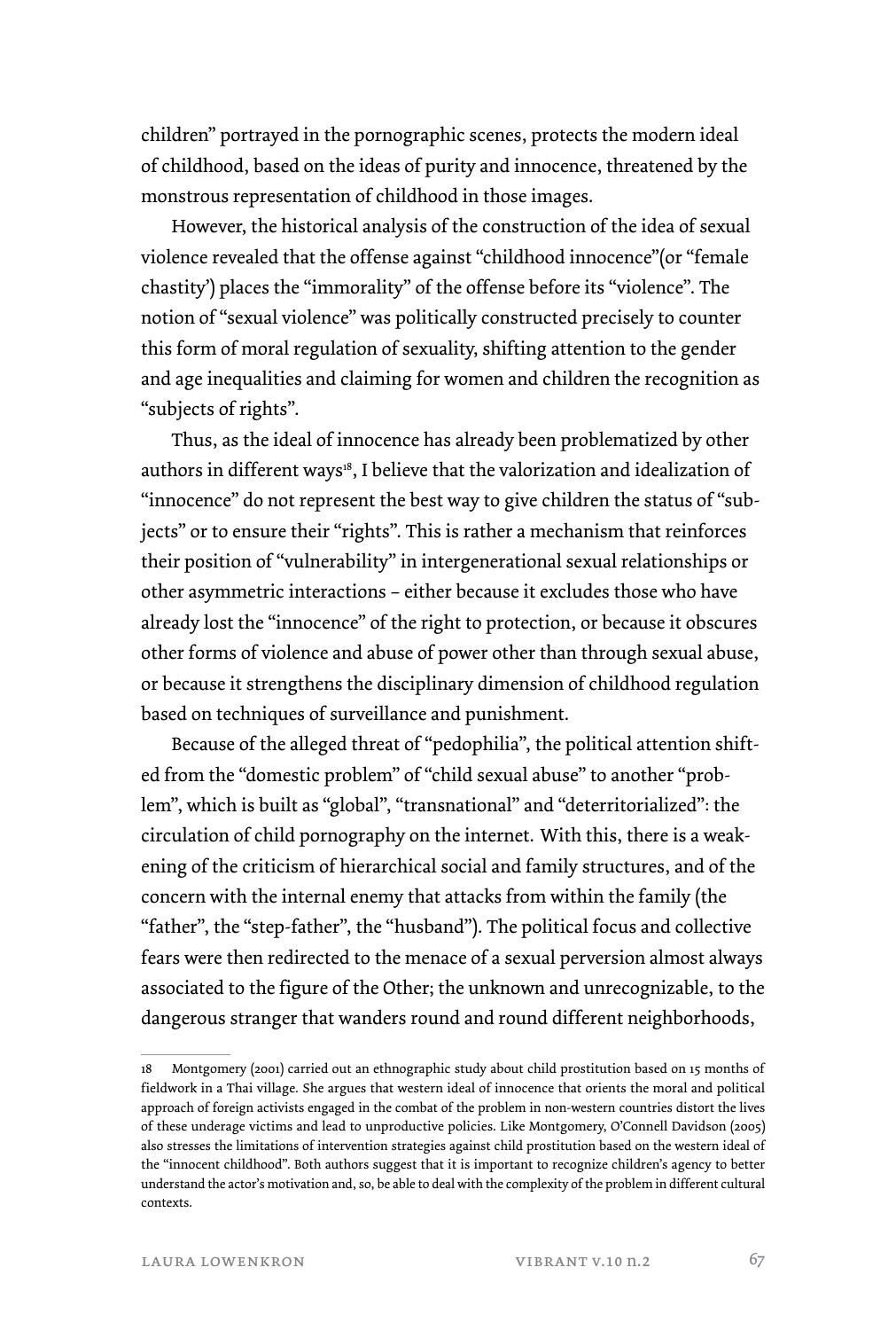insidiously intruding into children's rooms through the computer connected to the internet; and the threat of the "evil" that proliferates in the web through the circulation of images.

By representing a threat to children and the family in their idealized form, the "problem" of "pedophilia" helps re-mystify the male dimension of State power (embodied in the warlike and persecutory modes of protection played by the State agents and agencies which led the anti-pedophilia crusade) as protector of the "vulnerable", so that "women" and "children" are "cast as requiring protection from the world of male violence while the superior status of men is secured by their supposed ability to offer such protection" (Brown, 2006: 199).

I do not wish to suggest that the mere substitution of words or models is enough to ensure in an immediate and magical way, another view of the phenomenon and much less to transform cultural and historically institutionalized administrative practices. My argument is that the production of classificatory categories is a crucial part of the process of construction and management of "social problems", to the extent that such classifications are, at the same time, produced by and producing representations and administrative practices which, in turn, move sensitivities, impose models of intelligibility, manufacture subjects, reorganize groups, disseminate and settle pleasures.

Finally, I think it is important to point out some ethical limits of the anthropological relativism when the critical eye of a researcher turns to morally disturbing issues such as "sexual violence against children". In this regard, I would like to make it clear that the constructionist perspective adopted in this text should not be confused with a relativistic stance that defines many anthropological analyses. On the one hand, my intention as a researcher is not to propose new strategies better to combat the "problem", as commonly expected from the so-called "experts" (influential agents in the process of production and definition of social problems), but rather to understand the political and moral dynamics that define its construction and the process of institutionalization. On the other hand, it is important to note that, as a moral subject, I share the same cultural codes and values that lead to the repudiation and the repulsion of the various practices that can be defined as "sexual violence against children".

That is why I believe it is relevant to discuss the effects of the conceptualization and the combat of the phenomenon of sexual violence against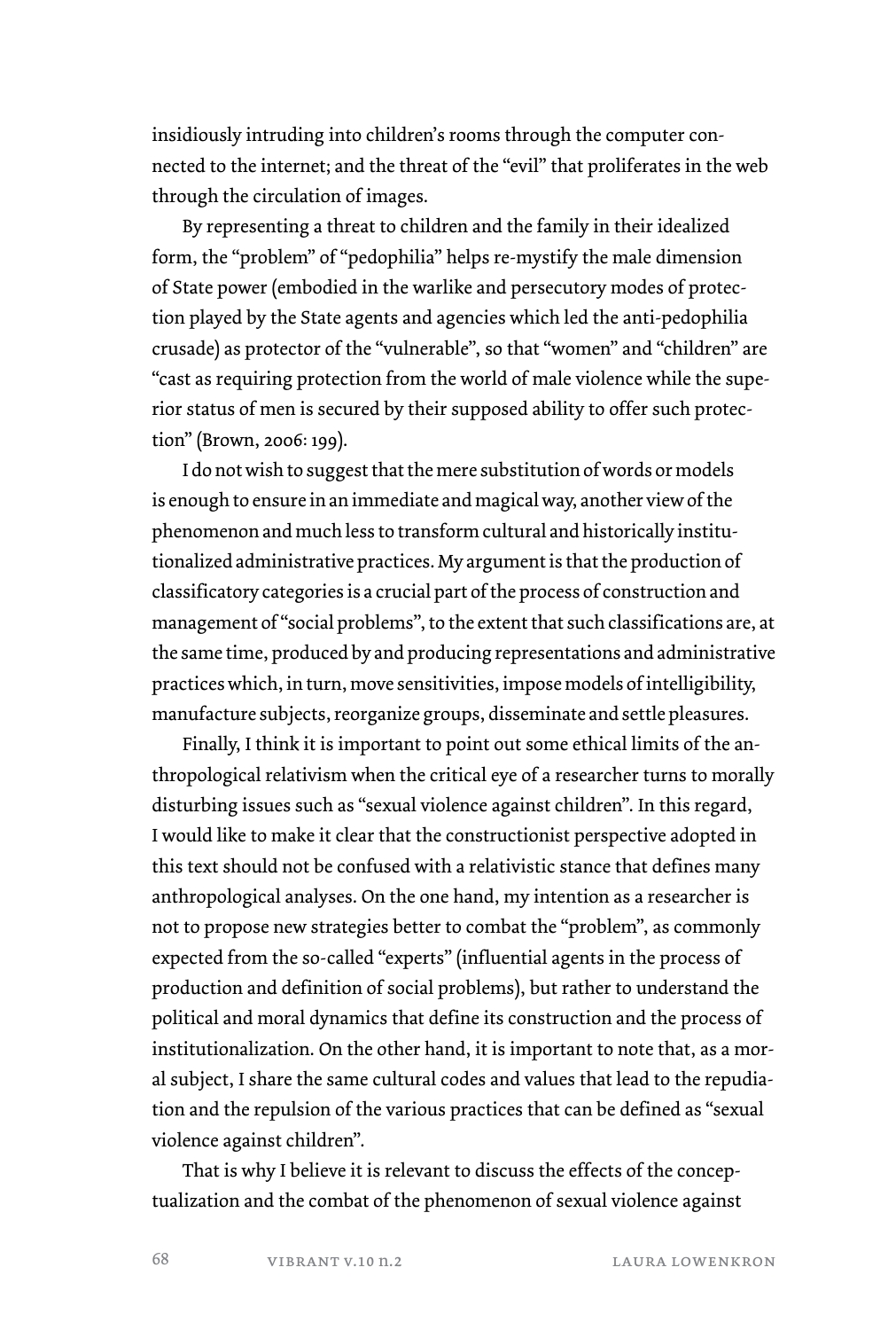children as "pedophilia" and with focus on child pornography on the internet. In this article, I tried to demonstrate how this crusade has not succeeded in protecting "flesh and blood" children against the various forms of domination and violence as much as it has succeeded in disseminating the horror and sense of danger, or the manufacture of stereotyped figures, or the blur between desires/fantasies and sexual acts, not to mention the strengthening of a specific form of regulation of the "problem" (the criminalization) and the emphasis on moral monstrosity. Therefore, I hope that this analysis of the "anti-pedophilia crusade" can help problematize the seemingly easier and more immediate solutions to the "problem", and understand what is obscured by the *politics of fear*, offering a fresh look on the policies engendered by moral panics.

Translation: Stela Oliveira Received September 13, 2013, approved November 4, 2013

#### **References cited**

- ARIÈS, Philippe. 1981. *História social da criança e da família*. Tradução de Dora Flacksman. Rio de Janeiro: Jorge Zahar.
- AZEVEDO, Maria Amélia; GUERRA, Viviane Nogueira de Azevedo. 1989. *Crianças vitimizadas: a síndrome do pequeno poder.* São Paulo: Iglu Editora.
- BAILEY, Frederick George. 1983. *The tactical uses of passions*. Ithaca and London: Cornell University Press.
- BECKER S., Howard. 1967. *Social problems: a modern approach*. New York, London, Sydney: John Wiley & Sons.
- BECKER S., Howard. 1973. *Outsiders: studies in the sociology of deviance*. New York: The Free Press.
- BOLTANSKI, Luc. 1993. *La souffrance* à *distance: morale humanitaire, médias et politique*. Paris: Éditions Métailie.
- BORRILLO, Daniel. 2000. *Le droit des sexualités*. Paris: PUF
- BRASIL. 2009. "Plano Nacional de Enfrentamento da Violência Sexual Infanto-Juvenil". Brasília: Ministério da Justiça. Mimeo.
- BROWN, Wendy. 2006. "Finding the man in the state". In: A. Sharma; A. Gupta (ed.), *The anthropology of the State: a reader*. Malden, MA: BLACKWELL. pp. 187-210.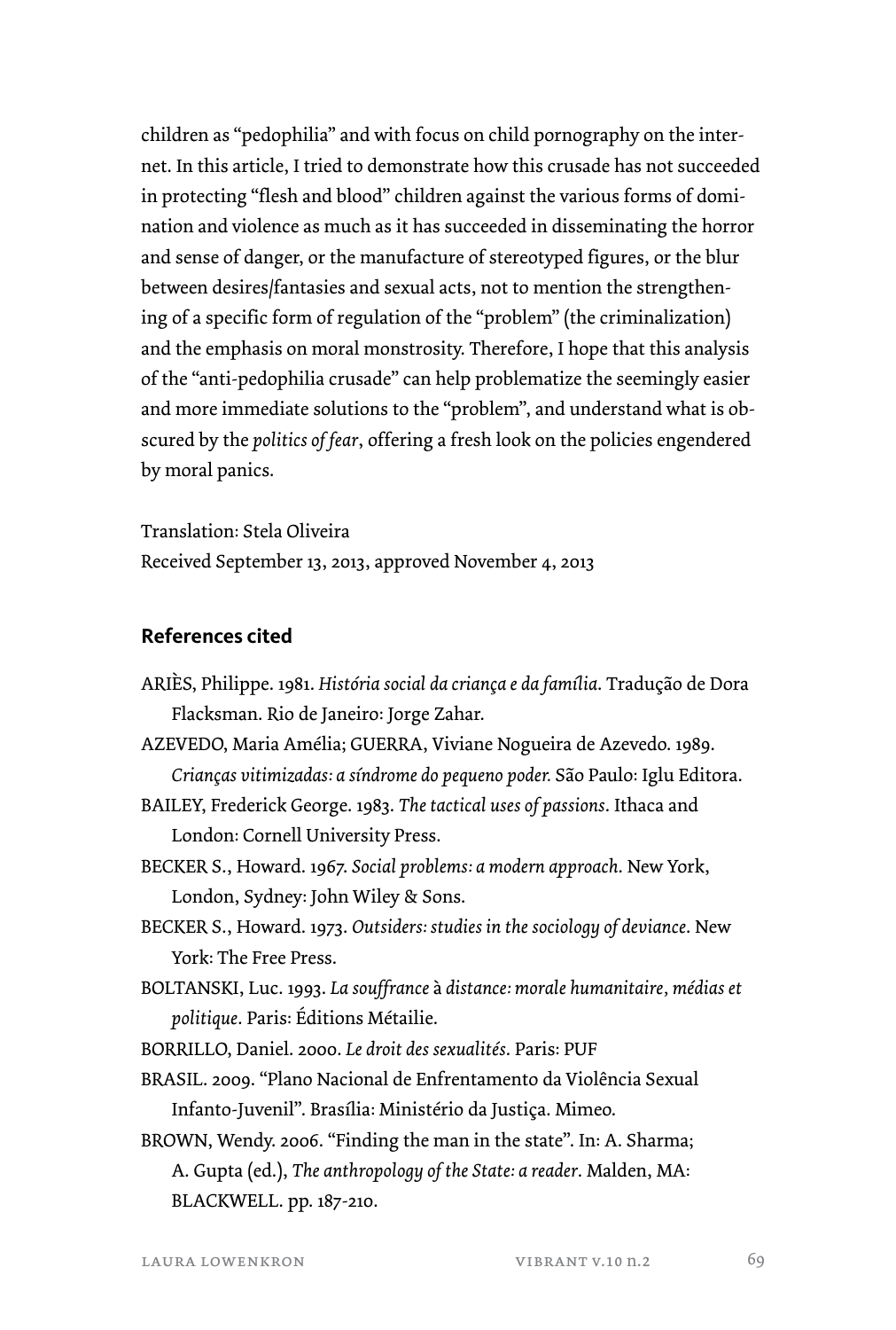- BUTLER, Judith. 1990. *Gender trouble: feminism and the subversion of identity.*  New York: Routledge*.*
- BUTLER, Judith. 2000. The Force of Fantasy: feminism, Mapplethorpe and Discursive Excess. In: CORNELL, D. (Ed.). *Feminism and Pornography*. New York: Oxford University Press. pp. 487-508.
- COHEN, Stanley. 1980. *Folk devils and moral panics: the creation of the Mods and Rockers*. New York: St. Martin's Press.

DONZELOT, Jacques. 1970. *La police des familles*. Paris: Les Éditions de Minuit.

DSM-IV-TR. 2000. *Diagnostic and statistical manual of mental disorders (text revision).* Washington, DC: American Psychiatry Association**.** 

GOODWIN, J.; JASPER, J. M. & POLLETTA, F. (orgs.). 2001. *Passionate politics – emotions and social movements*. Chicago and London: University of Chicago Press.

FALEIROS, Silveria Eva T.; CAMPOS, Josete de Oliveira. 2000. *Repensando os conceitos de violência, abuso e exploração sexual de crianças e de adolescentes*. Brasília: Cecria/ MJ-SEDH-DCA/ FBB/ Unicef.

FASSIN, Didier. 2012. *Humanitarian reason: a moral history of the present*. Berkeley, Los Angeles, London: University of California Press.

- FEDERAL SENATE. 2010. "Parliamentary inquiry committee on pedophilia" (final report). Brasília. Mimeo.
- FOUCAULT, Michel. 1988. *História da sexualidade I: a vontade de saber*. Rio de Janeiro: Edições Graal.

FOUCAULT, Michel. 2002. *Os anormais*. São Paulo: Martins Fontes.

GOFFMAN, Erving. 1985. *A representação do eu na vida cotidiana*. Tradução de M. C. S. Raposo. 3ª. ed. Petrópolis: Vozes.

- HACKING, Ian. 1992. "World-making by kind-making: child abuse for example". In: Mary Douglas and David Hull (eds.), *How classification works* (Essays in honour of Nelson Goodman). Edinburgh: Edinburgh University Press. pp. 18-238
- HACKING, Ian. 2008. *Entre science et realité: la construction sociale de quoi?* Paris: La Découverte.
- IRVINE, Janice. 2009. "Transient feelings: sex panics and the politics of emotions". In: Gilbert Herdt (ed.), *Moral panics, sex panics: fear and the fights over sexual rights*. New York and London: New York University Press. pp. 234-276.

JENKINS. Philip. 1998. *Moral panics: changing concepts of the child molester in*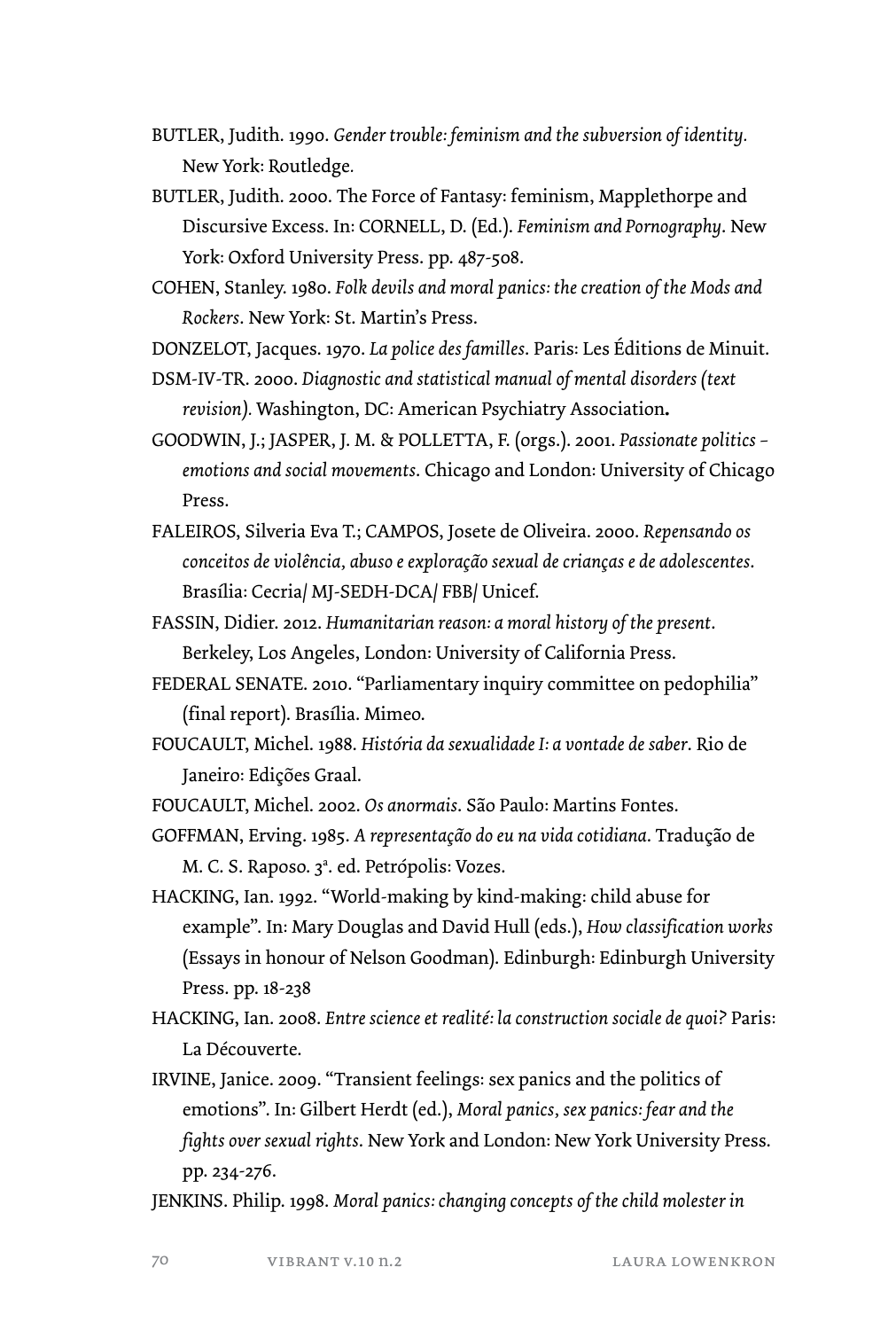*modern America*. New Haven and London: Yale University Press.

- JENKINS. Philip. 2001. *Beyond tolerance: child pornography on the internet*. New York and London: New York University Press.
- LANCASTER, Roger N. 2011. *Sex panic and the punitive state*. Berkeley and Los Angeles: University of California Press.
- LANDINI, Tatiana Savoia. 2006. "Violência sexual contra crianças na mídia impressa: gênero e geração". *Cadernos Pagu*, 26: 225-252.
- LANDINI, Tatiana Savoia. 2007. "Envolvimento e distanciamento na produção brasileira de conhecimento sobre pornografia infantil na internet". *São Paulo em Perspectiva*, 21(2): 80-88.
- LOWENKRON, Laura*.* 2012. *O Monstro Contemporâneo: a construção social da pedofilia em múltiplos planos*. Tese de doutorado. PPGAS/Museu Nacional/ UFRJ.
- LOWENKRON, Laura*.* 2013. "Child sexual abuse, sexual exploitation of children and pedophilia: different names, different problems?" In: Horacio Sívori & Bruno Zilli (eds) *Sexuality, Culture and Politics - A South American Reader* [Online]. Rio de Janeiro: The Latin American Center on Sexuality and Human Rights (CLAM). pp. 472-489. Availble: www.clam. org.br/EN [Accessed 30 october 2013].
- LUTZ, Catherine & ABU-LUGHOD, Lila (orgs.). 1990. *Language and the politics of emotion*. Cambridge: Cambridge University Press.
- MAUSS, Marcel. 1980. "A expressão obrigatória dos sentimentos". In: Sérvulo Figueira (Ed.), *Psicanálise e ciências sociais*. Rio de Janeiro: Francisco Alves. pp. 56-63
- MÉLLO, Ricardo Pimentel. 2006. *A construção da noção de abuso sexual infantil*. Belém: EDUFPA.
- MILLER, William Ian. 1997. *The anatomy of disgust*. Cambridge: Harvard University Press.
- MISSE Michel. 2011. "O papel do inquérito policial no processo de incriminação no Brasil: algumas reflexões a partir de uma pesquisa". *Revista Sociedade e Estado*, v. 26, n. 1: 15-27.
- MONTGOMERY, Heather. 2001. *Modern Babylon: prostituting children in Thailand*. New York: Berghahn Press.
- O'CONNEL DAVIDSON, Julia. 2005. *Children in the global sex trade*. Malden, MA: Polity Press.
- PERISTIANY, J. G. 1965. *Honra e vergonha: valores da sociedade mediterrânea.*